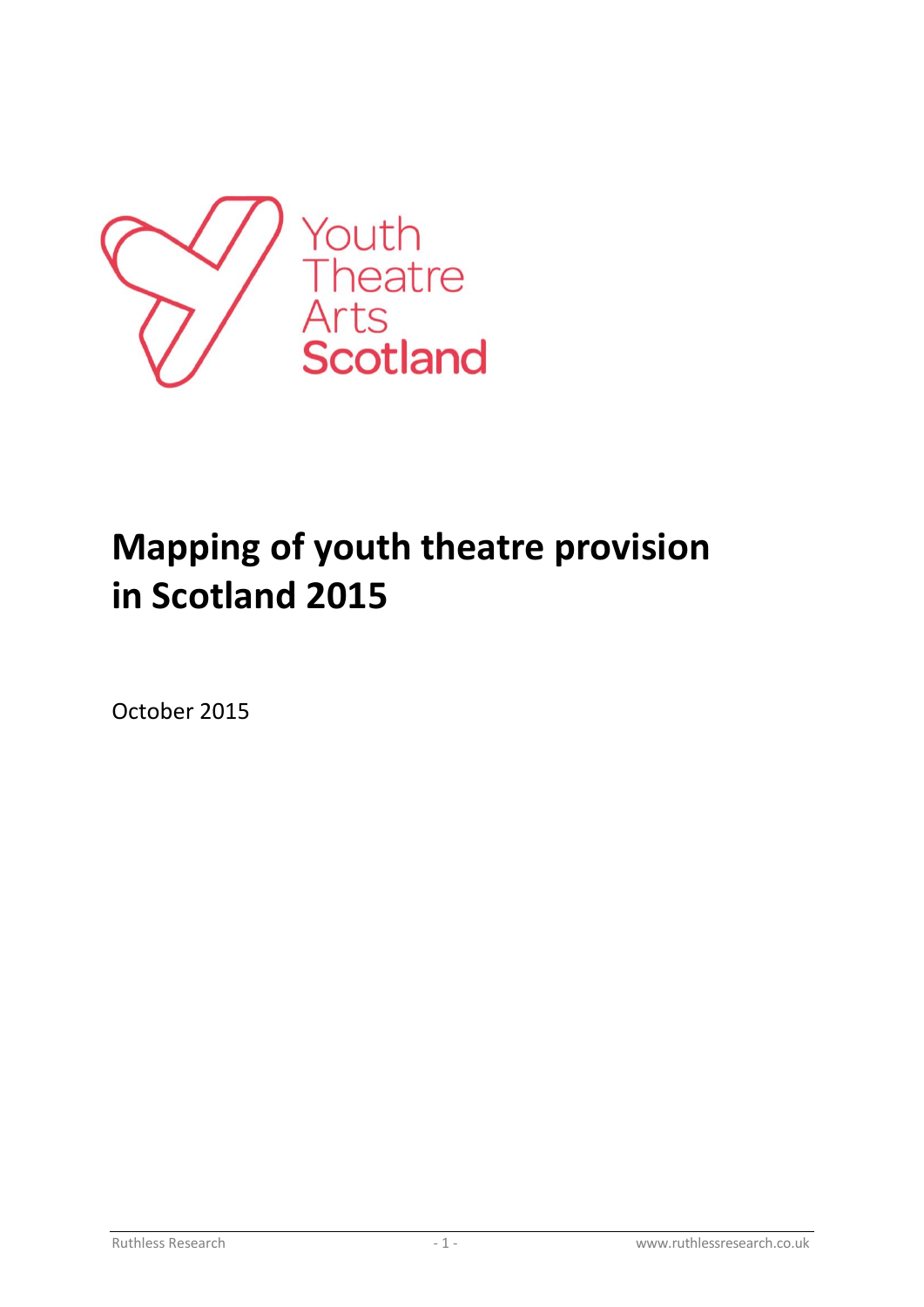# **Table of Contents**

|--|--|

#### **About Ruthless Research**

This report has been compiled by Ruthless Research, an Edinburgh-based independent research consultancy, through which Ruth Stevenson provides a range of qualitative and quantitative research solutions to organisations who work for the benefit of the community.

#### www.ruthlessresearch.co.uk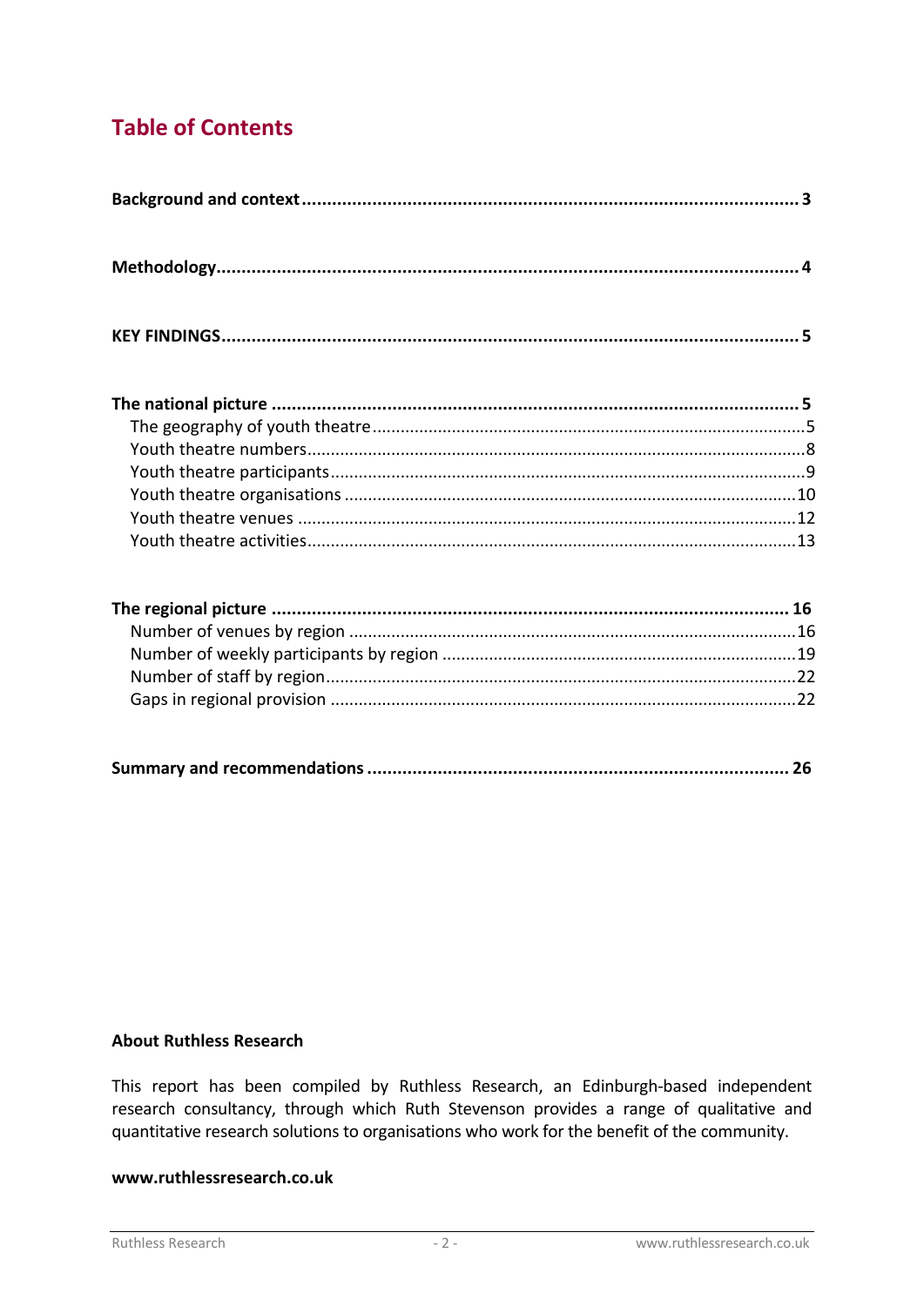# <span id="page-2-0"></span>**Background and context**

Youth Theatre Arts Scotland (YTAS) wanted to undertake research to review the information that they hold about the youth theatre sector in Scotland, which will be used to inform their understanding of their stakeholders and explore ways to best engage with members and potential members working in the youth theatre sector in Scotland.

The following report comprises the findings from the first component part of this process – the sector mapping exercise.

#### **The objectives of the mapping exercise were:**

- To gather a comprehensive picture of youth theatre provision across Scotland.
- To identify gaps in provision.
- To provide a narrative report identifying key findings and detailed analysis of the provision.

The report that follows discusses the findings from the mapping exercise, providing a snapshot of youth theatre provision in Scotland in autumn 2015.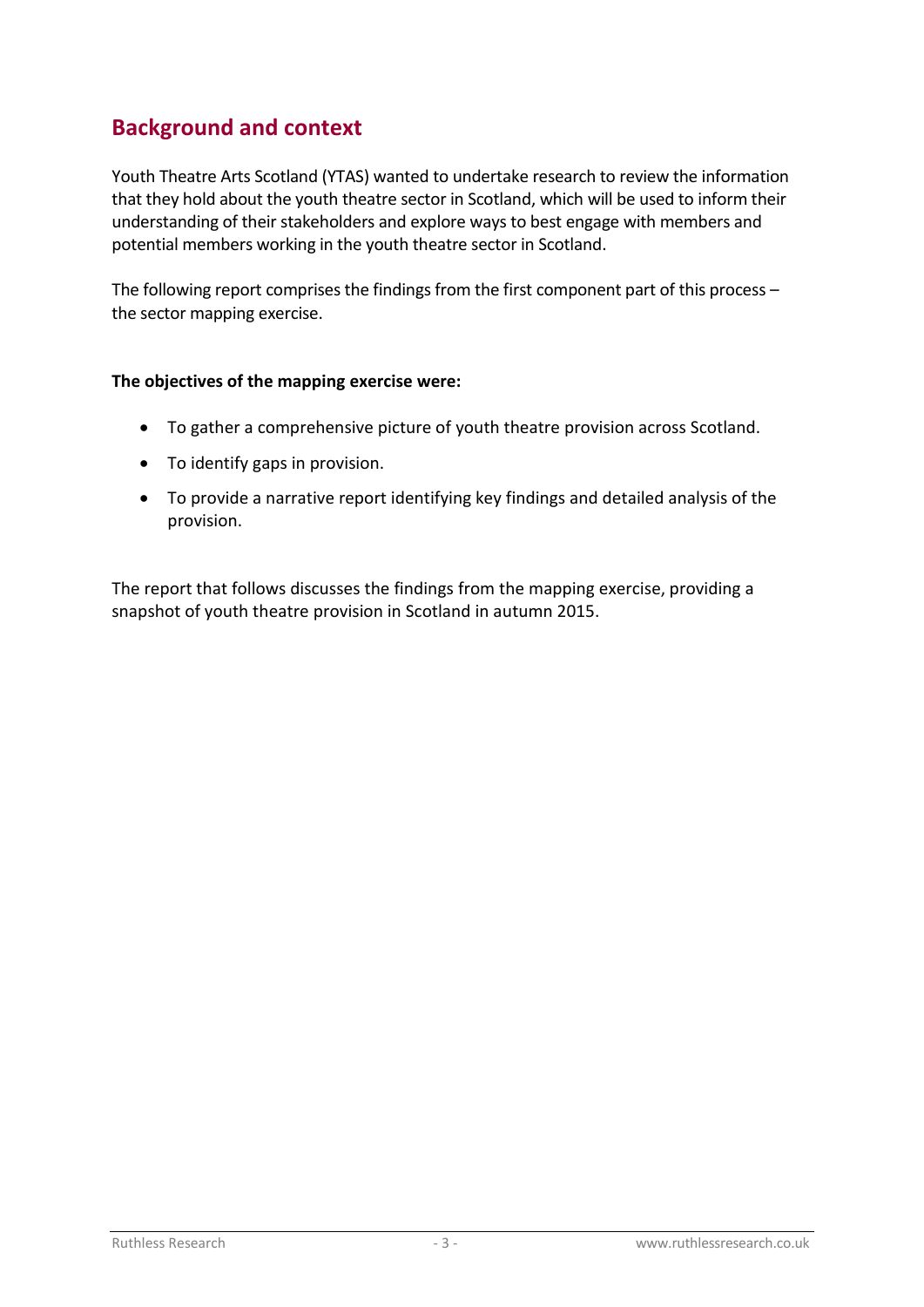## <span id="page-3-0"></span>**Methodology**

A database was prepared using Microsoft Access, and this was used as the data collection tool for the mapping exercise. The fields for the database were agreed by Ruthless Research and YTAS at the start of the mapping exercise and these formed the basis of every entry. Planning consistent fields in this way ensured that the database was populated in a coherent manner using consistent fields from the outset, as well as making the fully populated database easier to search and analyse.

#### **The fields in the database were:**

- Name of activity
- Venue / address
- Contact details
- Number of separate classes
- Type of group

 $\overline{a}$ 

- Whether includes adults aged 26+
- Charitable status
- Companies House registration status
- Age of young people
- Gender make-up
- Number of participants
- Cost to engage
- Whether provide financial support / subsidy
- Areas of focus
- Type of projects
- Number of staff
- Sources of income

The database was set up with ease of use and sustainability in mind. Data could be entered, viewed and searched via a data entry form, as well as in an exportable table format.

The database was populated by YTAS using information from questions within a short web survey sent out to YTAS contacts, with prompting or follow-up phone calls as required.

Database entries were made where it was clear that they had a youth theatre component, and an entry was made for each separate venue where youth theatre activity took place. This ensured that a geographic picture of youth theatre provision could be achieved.

In total, 215 venues were entered into the database and a further 126 venues were partially entered based on known non-responding groups.

The database contains the results of a focused search for youth theatre venues and activities in Scotland, however it may be that some venues or activities were missed or incomplete information was recorded if information was not provided when asked.

The analysis of this database was conducted by Ruthless Research and the findings are provided in the following report. As part of the analysis of the database, population figures have been based on mid-year estimates 2014 according to the National Records of Scotland<sup>1</sup>.

<sup>&</sup>lt;sup>1</sup> [http://nationalrecordsofscotland.gov.uk/statistics-and-data/statistics/statistics-by-theme/population/population](http://nationalrecordsofscotland.gov.uk/statistics-and-data/statistics/statistics-by-theme/population/population-estimates/mid-year-population-estimates/mid-2014)[estimates/mid-year-population-estimates/mid-2014](http://nationalrecordsofscotland.gov.uk/statistics-and-data/statistics/statistics-by-theme/population/population-estimates/mid-year-population-estimates/mid-2014)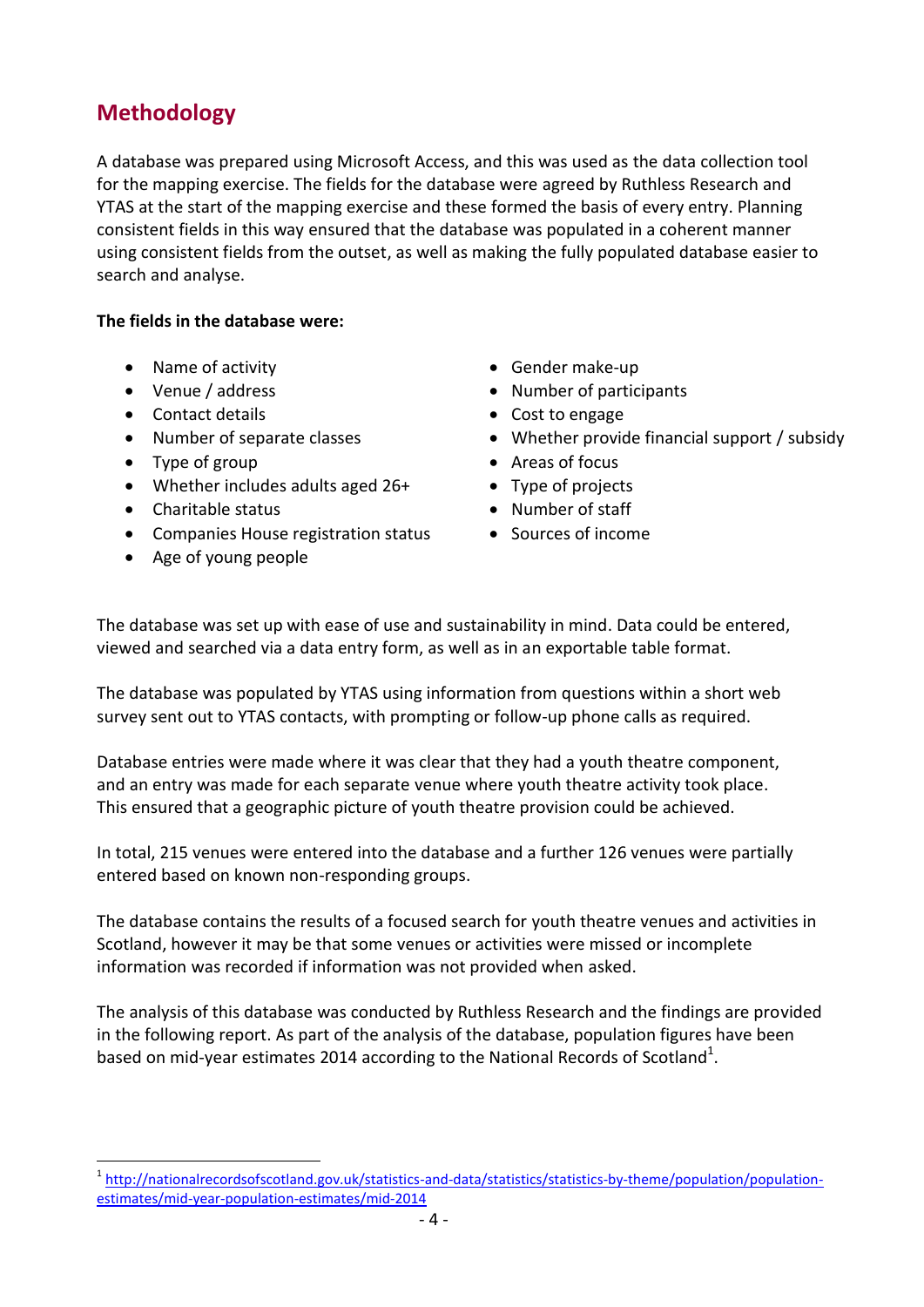## <span id="page-4-0"></span>KEY FINDINGS

### <span id="page-4-1"></span>**The national picture**

In total 341 youth theatre venues in Scotland were identified, and various details about them (as described above) were entered into the mapping database.

With a Scottish under 25 population of 1,603,331 and a database containing 341 venues, the mapping process has identified one youth theatre venue for every 4,701 members of the Scottish population aged under 25.

This section describes patterns in the composition of the complete database at the end of the data collection period.

#### <span id="page-4-2"></span>**The geography of youth theatre**

The following map shows the geographic distribution of the 341 youth theatre venues.

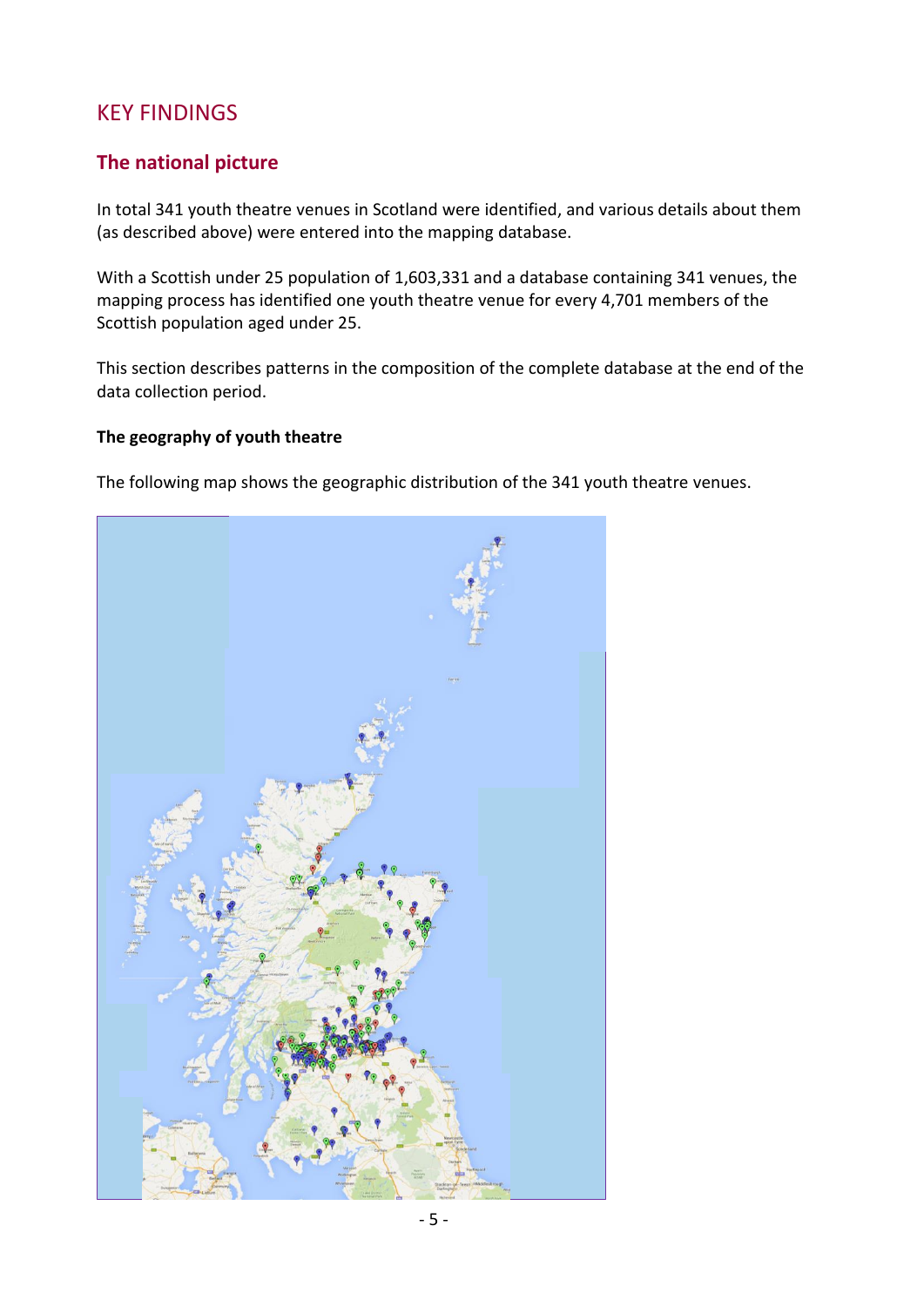

The map on the left shows the venues collected via the survey, with YTAS members (of which there are 70) marked in red and non-members marked in blue. The map on the right shows all 341 of the venues, including those that did not respond to the survey (marked in green).

The following map shows more detail for mainland Scotland.

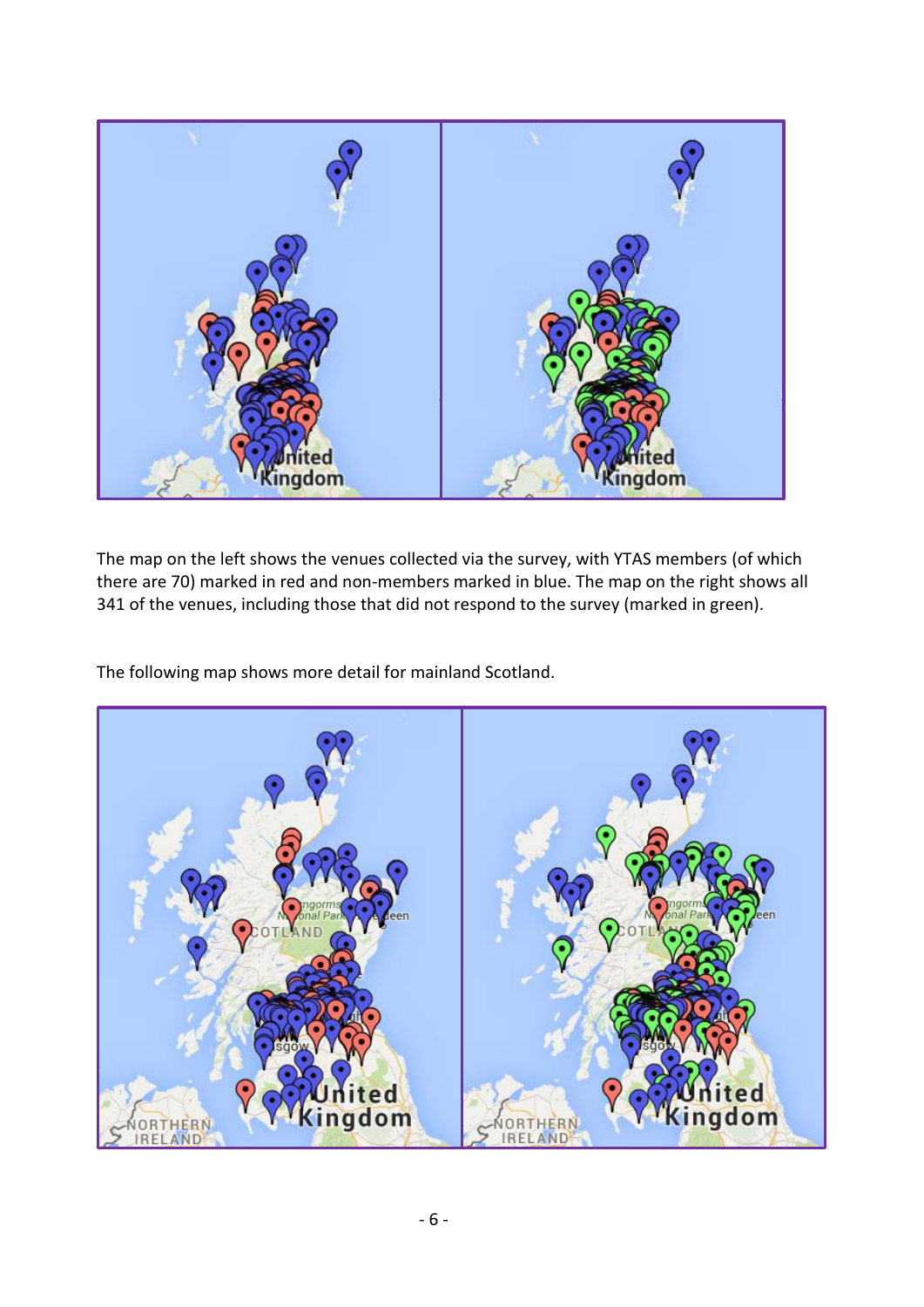The following map shows more detail for the central belt.



Mapping the identified youth theatre venues indicates a reasonable spread of activity across Scotland, with a cluster in the central belt and up the east coast.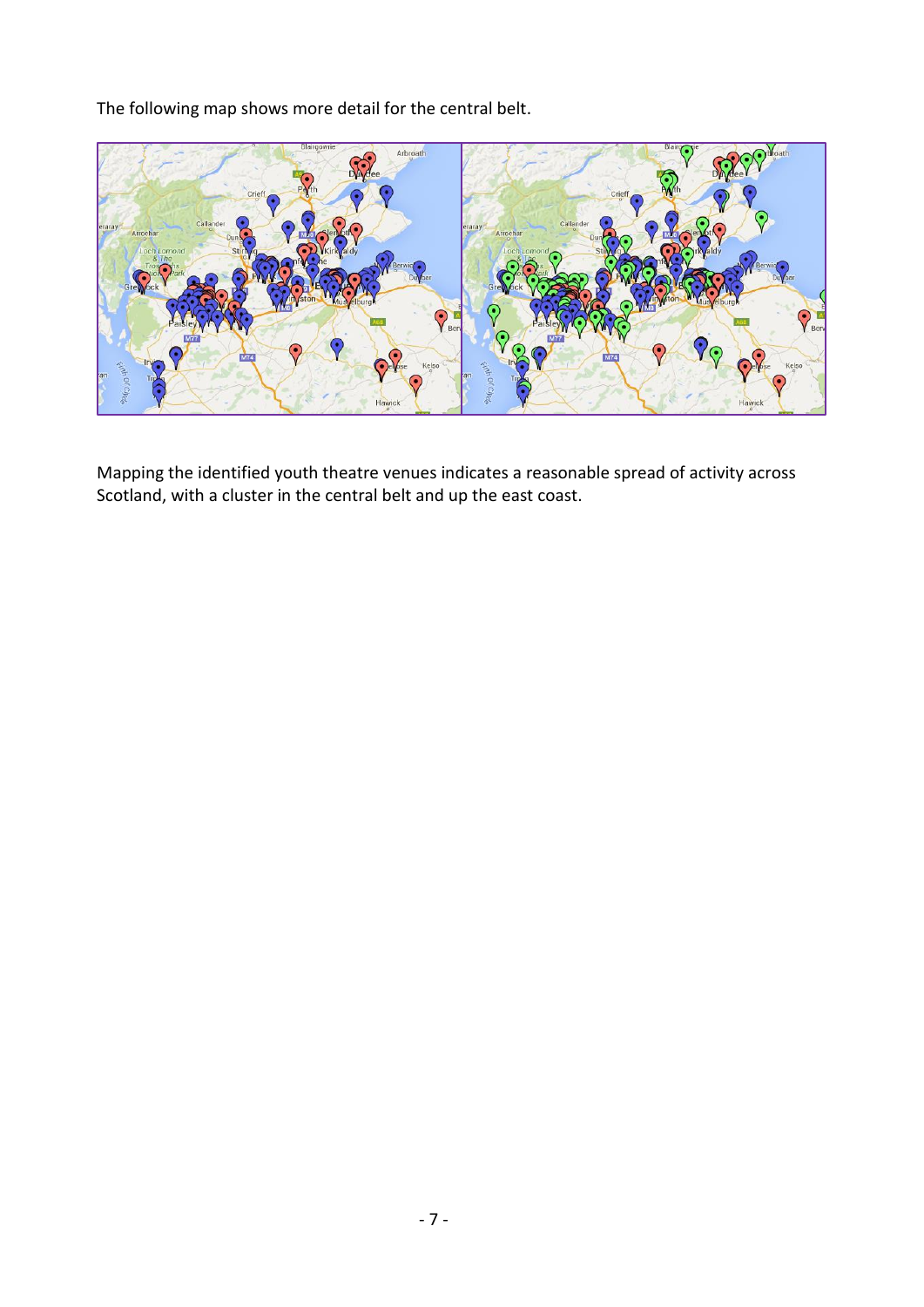#### <span id="page-7-0"></span>**Youth theatre numbers**

In the survey, respondents were asked to tell us about the number of people that were involved in their activities at each venue.

The following table provides information about the participants involved in youth theatre in Scotland.

|                                           | <b>Number</b> | $\%$ |
|-------------------------------------------|---------------|------|
| Number of participants engaged weekly     | 16,777        | 59   |
| Number of participants engaged in holiday | 11,702        | 41   |
| or project activity                       |               |      |
| Total number of participants engaged      | 28,479        | 100  |

In total the mapping exercise identified an estimated 28,479 young people involved in youth theatre in Scotland, of which 16,777 (59%) attend weekly.

An estimated 12,455 of these young people attend activities run by YTAS members, of which 6,022 attend activities run by YTAS members weekly.

The following table provides information about the staff and volunteers involved in youth theatre in Scotland.

|                                    | <b>Number</b> | $\%$ |
|------------------------------------|---------------|------|
| Number of paid staff               | 903           | 50   |
| Number of volunteers               | 913           | 50   |
| Total number of staff / volunteers | 1,816         | 100  |

In total the mapping exercise identified an estimated 1,816 people working in youth theatre in Scotland, of which 50% were staff and 50% were volunteers.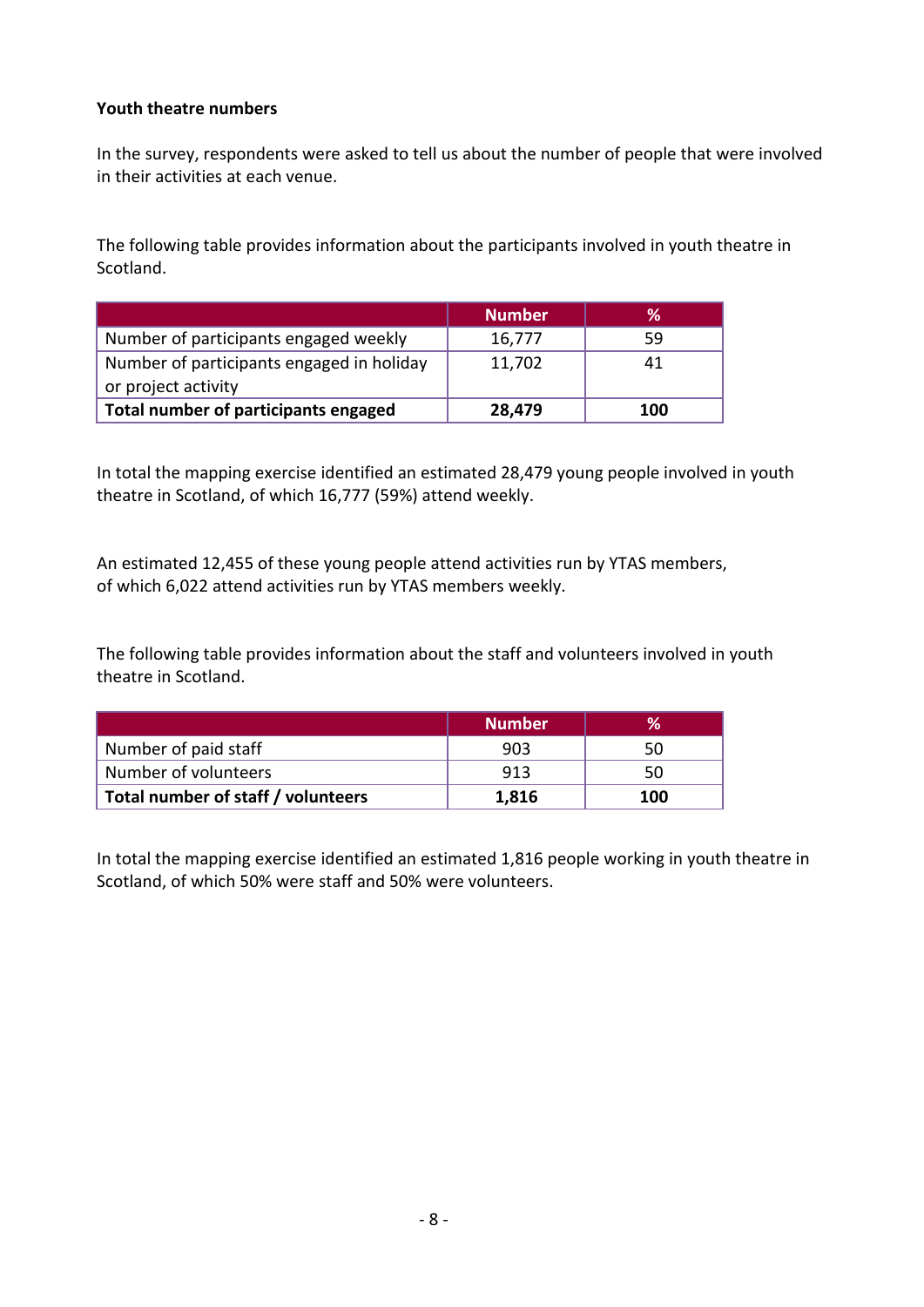#### <span id="page-8-0"></span>**Youth theatre participants**

In the survey, respondents were asked to tell us more detail about the participants involved in their activities at each venue.

The following graph provides information about the ages of participants involved in youth theatre at each venue in Scotland.



The majority of venues provided youth theatre activities for high school aged children, with 84% of venues offering activities for 12-14 year olds, and 82% of venues offering activities for 15-18 year olds.

Few venues offered activities for the youngest of children aged 0-4 (21%) or adults aged 19-25 (33%).

The following table provides information about the gender of participants involved in youth theatre in Scotland.

| Male   |    |
|--------|----|
| Female | 66 |

In total the mapping exercise identified an estimated gender split of 66% female and 34% male youth theatre participants across Scotland.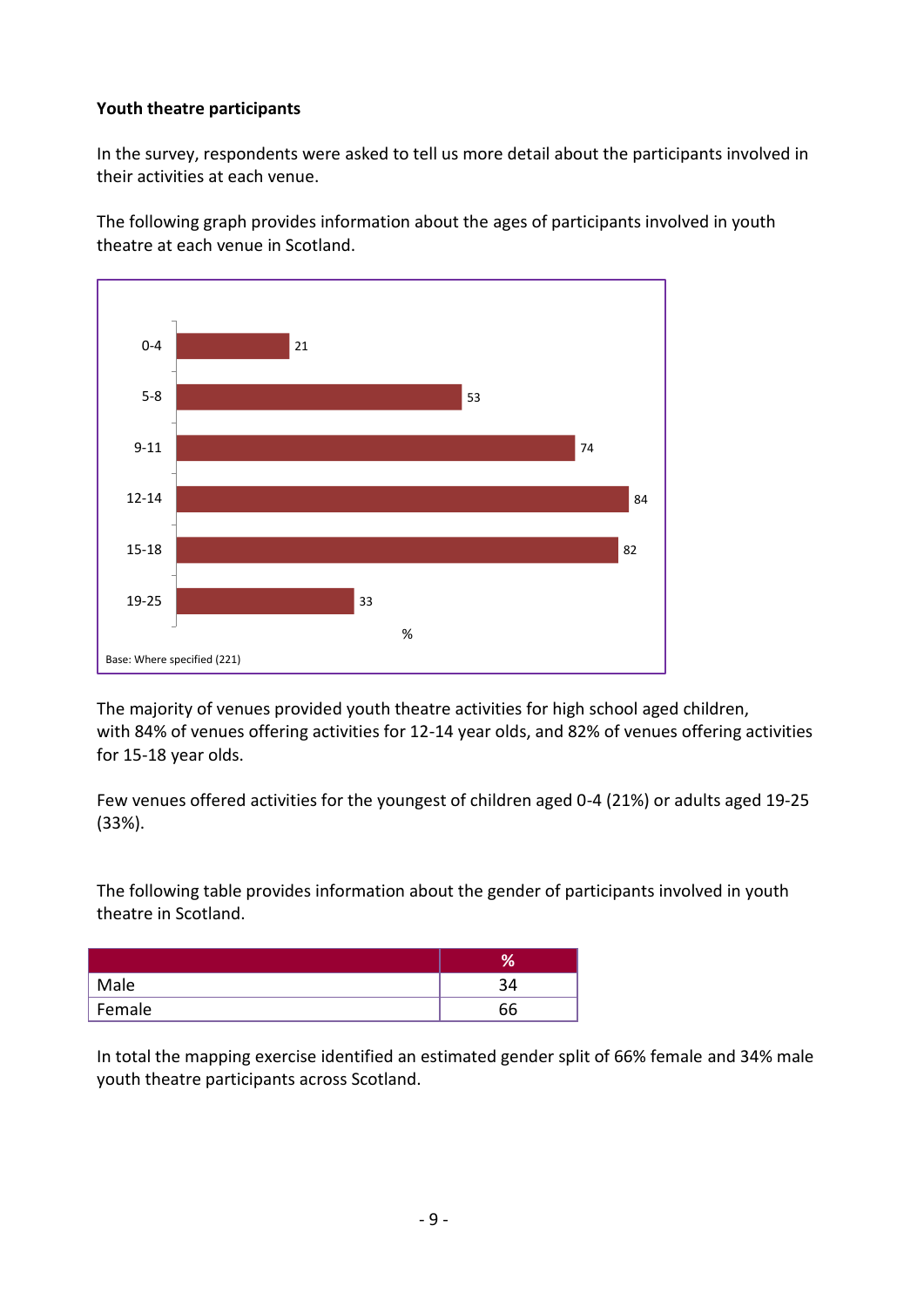#### <span id="page-9-0"></span>**Youth theatre organisations**

In the survey, respondents were asked to tell us more detail about the type of organisations offering youth theatre activities.

In total, 265 youth theatre organisations were identified as operating over the 341 venues. This is an average of 1.29 venues per organisation.

The following graph provides information about the status or affiliation of the organisations offering the youth theatre activity.



Almost half of the organisations (45%) were independent, and this categorisation was the most prevalent. The next most frequently found organisation types were affiliated to schools or education bodies (26%) and affiliated to theatres (25%).

Overall, 75 of the activities were run by organisations that said that they were charities, and 68 of the activities were run by organisations that said that they were registered companies.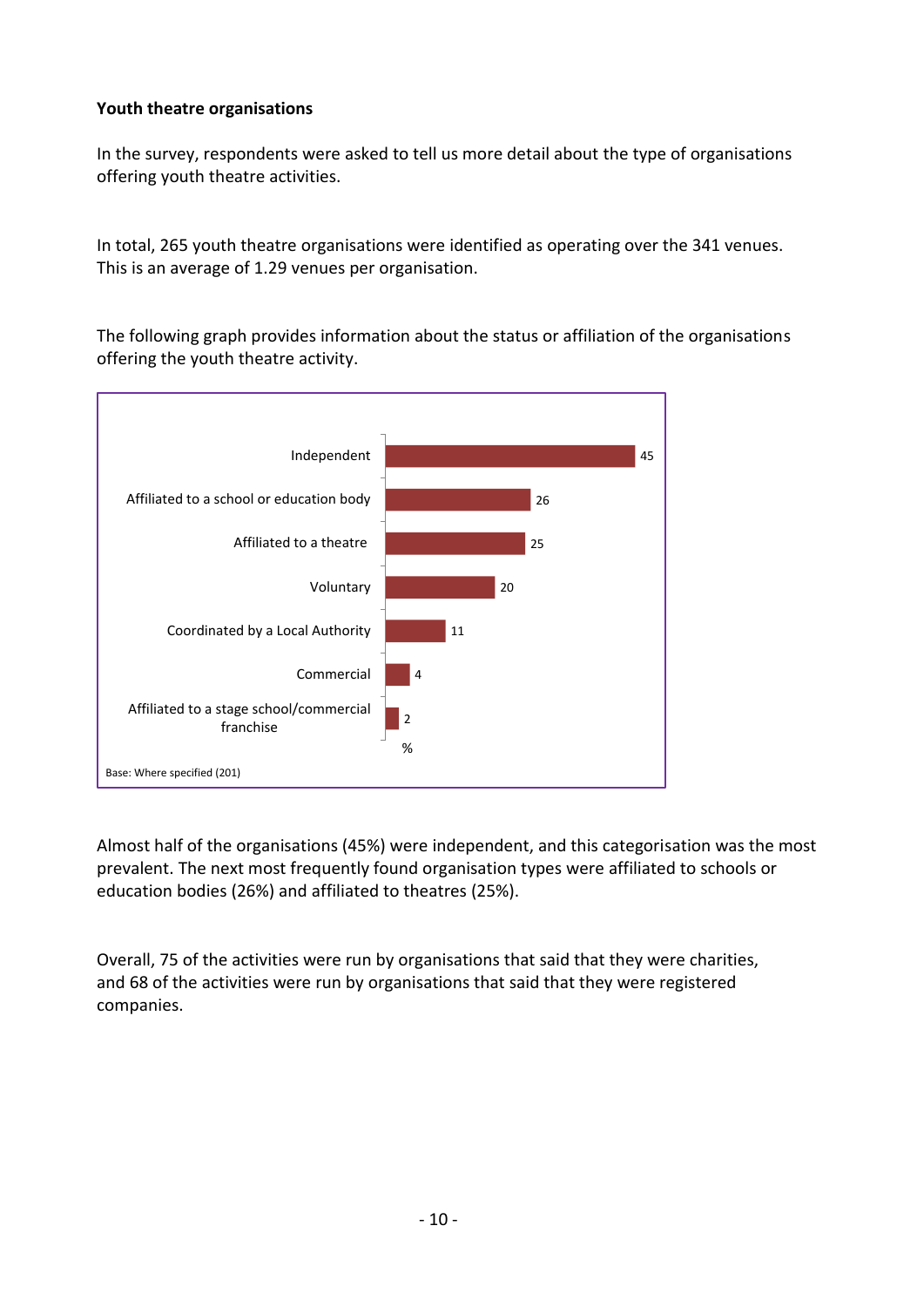The following graph provides information about sources of income of the organisation offering the youth theatre activity.



The most often stated source of income was participation income, both in terms of main income (36%) and total income (65%).

The next most frequently stated overall sources of income were box office income (46%), fundraising events (36%).

However, the next most frequently stated main source of income was the Local Authority (23%).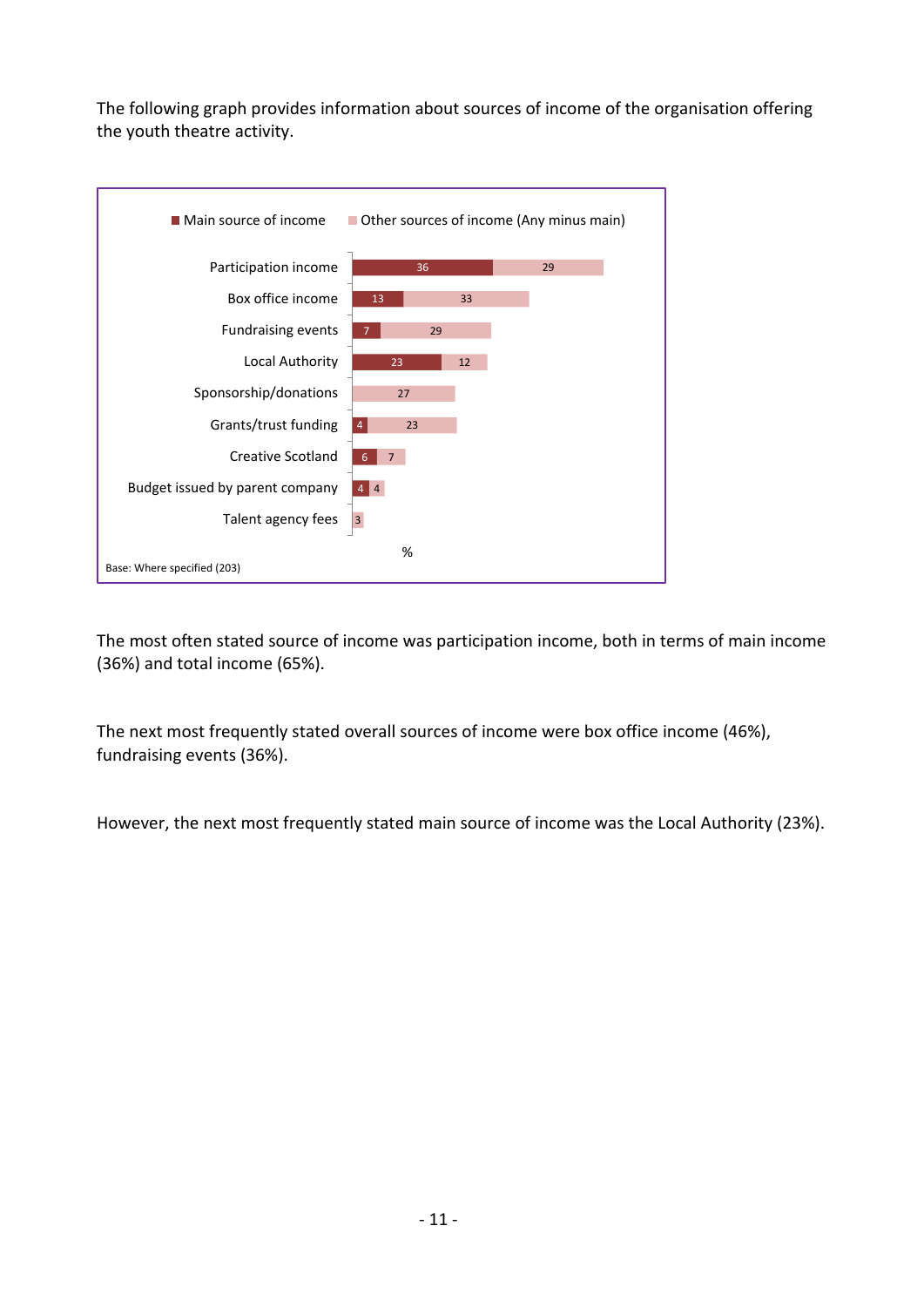#### <span id="page-11-0"></span>**Youth theatre venues**

In the survey, respondents were asked to tell us more detail about the venues where youth theatre activities are taking place.

The following graph provides information about the number of separate classes that are running on site at each of the venues where youth theatre activities are taking place.



Just over half of the venues (51%) ran one class only, and this categorisation was the most prevalent. The next most frequently stated number of classes per venue was 2 to 5 (36%).

A small number of venues (2%) ran more than 21 classes.

The average number of classes taking place at each venue was 4.14.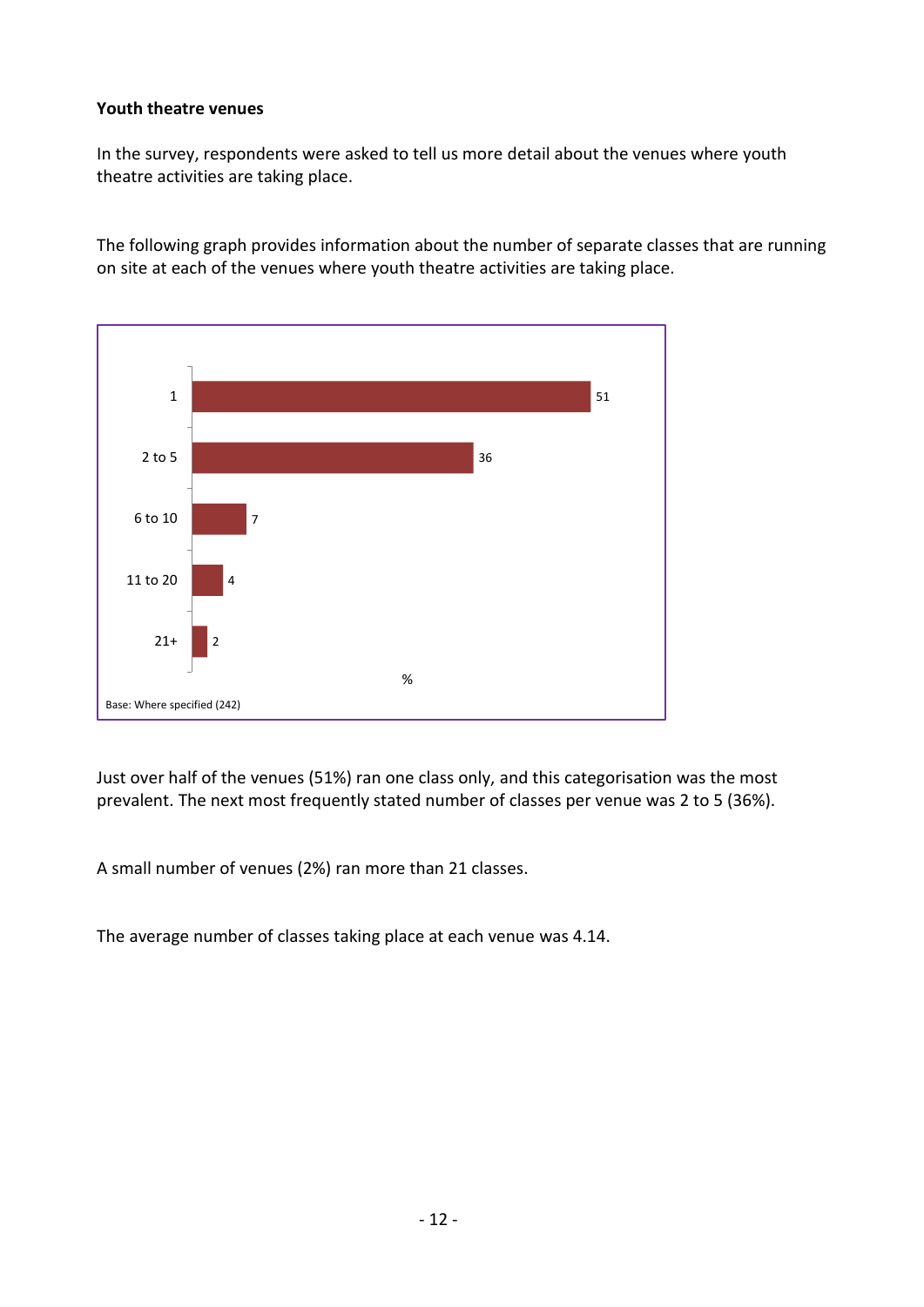#### <span id="page-12-0"></span>**Youth theatre activities**

In the survey, respondents were asked to tell us more detail about the youth theatre activities that are taking place.

The following graph provides information about the areas of focus for youth theatre activities in Scotland.



The most often stated focus was scripted work (77%), followed by improvisation (75%) and devising (72%).

However, the most frequently stated main focus was devising (29%) followed by scripted work (26%).

Notably, 20% of activities had the main focus of musical theatre.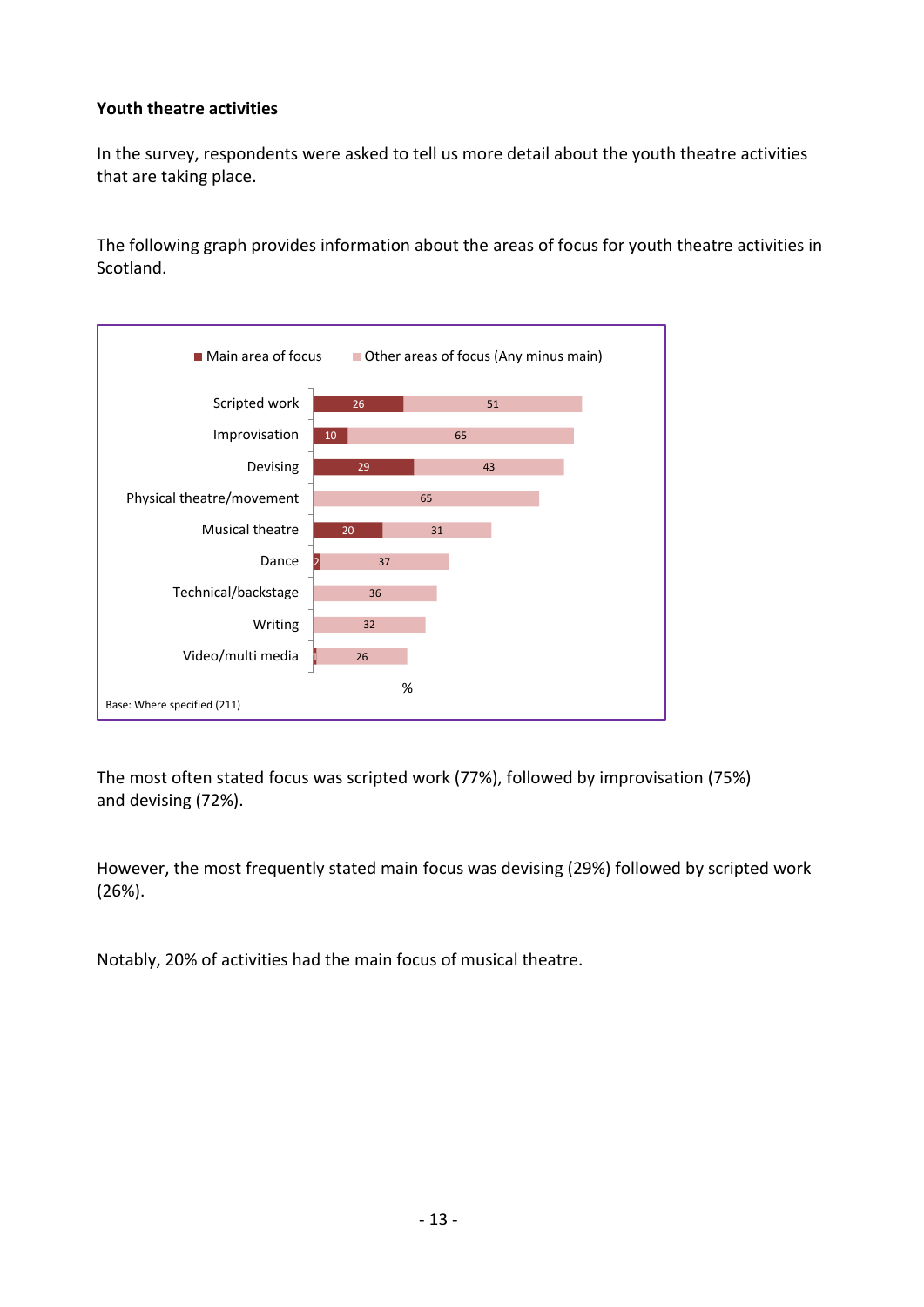The following graph provides information about the type of projects undertaken by youth theatre activities in Scotland.



The most often stated project types were rehearsals for a production (89%), public performance (84%) and weekly skills classes (74%).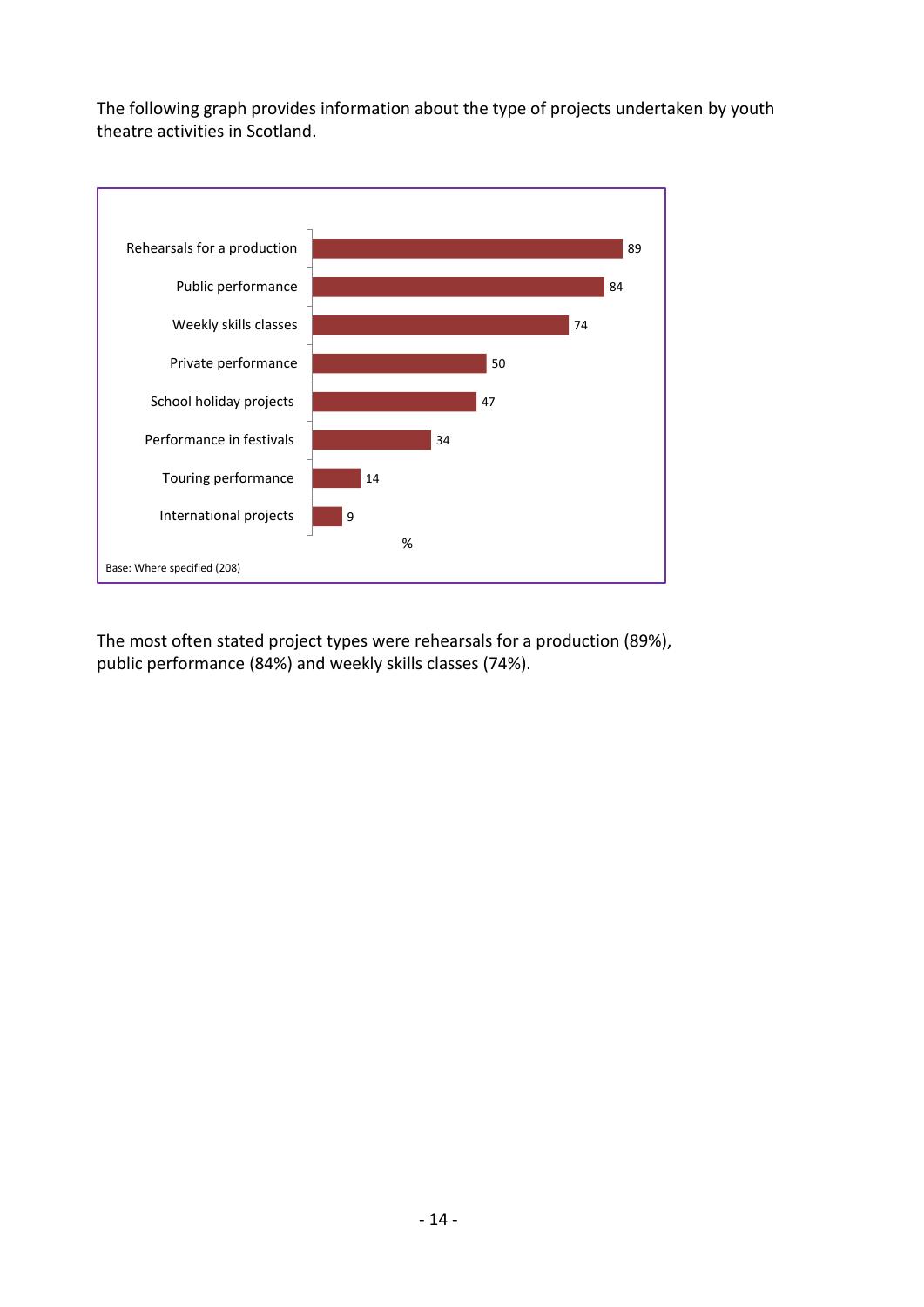The following graph provides information about the cost to participants for youth theatre activities in Scotland.



Just under half of the venues (46%) charged £1-£5 per session, and this categorisation was the most prevalent. The next most frequently stated cost was free (31%).

Overall, 91 venues said that they offered financial support for participants.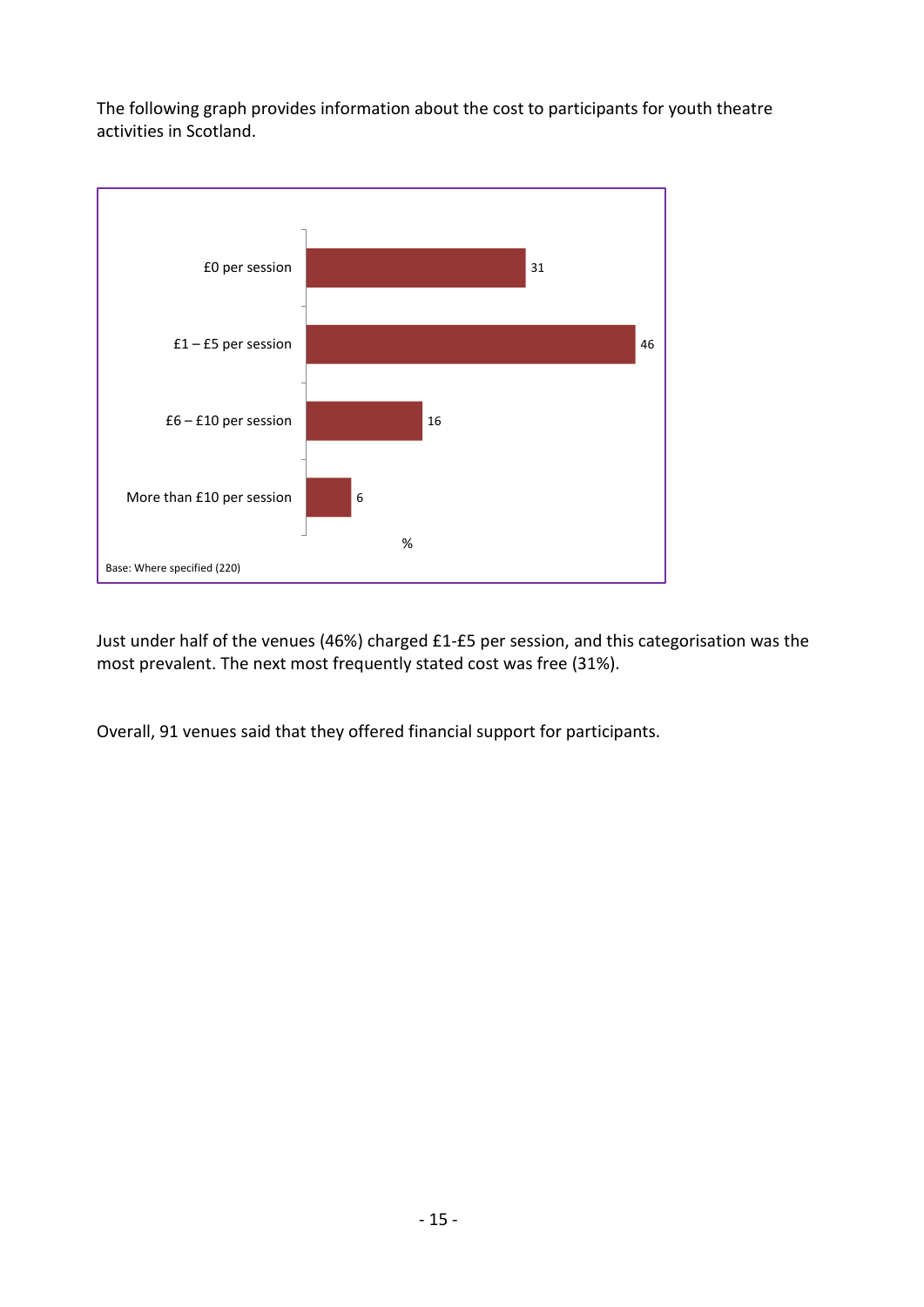## <span id="page-15-0"></span>**The regional picture**

#### <span id="page-15-1"></span>**Number of venues by region**

Each of the entries in the database was classified according to its Local Authority region.

The following table provides information about the number of youth theatre venues in each Local Authority region.

| <b>Region</b>                 | <b>Number</b>  | %              |
|-------------------------------|----------------|----------------|
| Highland                      | 38             | 11             |
| Glasgow                       | 27             | 8              |
| Edinburgh                     | 23             | 7              |
| Fife                          | 22             | 6              |
| Aberdeen                      | 20             | 6              |
| Aberdeenshire                 | 16             | 5              |
| Falkirk                       | 14             | 4              |
| <b>Scottish Borders</b>       | 14             | $\overline{4}$ |
| North Lanarkshire             | 14             | 4              |
| <b>Dumfries and Galloway</b>  | 13             | 4              |
| East Lothian                  | 13             | 4              |
| West Lothian                  | 13             | 4              |
| <b>East Dunbartonshire</b>    | 12             | 4              |
| Perth and Kinross             | 12             | 4              |
| Moray                         | 12             | $\overline{4}$ |
| <b>West Dunbartonshire</b>    | 10             | 3              |
| South Lanarkshire             | 10             | 3              |
| Renfrewshire                  | 9              | 3              |
| South Ayrshire                | 6              | $\overline{2}$ |
| Angus                         | 6              | $\overline{2}$ |
| Shetland                      | 5              | $\mathbf{1}$   |
| East Renfrewshire             | 5              | $\mathbf{1}$   |
| Dundee                        | 4              | $\mathbf{1}$   |
| Inverclyde                    | 4              | $\mathbf{1}$   |
| Stirling                      | 3              | $\mathbf{1}$   |
| Argyll and Bute               | 3              | $\mathbf{1}$   |
| North Ayrshire                | 3              | $\overline{1}$ |
| Midlothian                    | 3              | 1              |
| East Ayrshire                 | 3              | $\mathbf{1}$   |
| Orkney                        | $\overline{2}$ | $\mathbf{1}$   |
| Clackmannanshire              | $\mathbf{1}$   | $\mathbf 0$    |
| Western Isles                 | $\overline{0}$ | $\mathbf 0$    |
| <b>Total number of venues</b> | 341            | 100            |

Overall, the largest number of youth theatre venues were recorded in Highland (11%), Glasgow (8%) and Edinburgh (7%).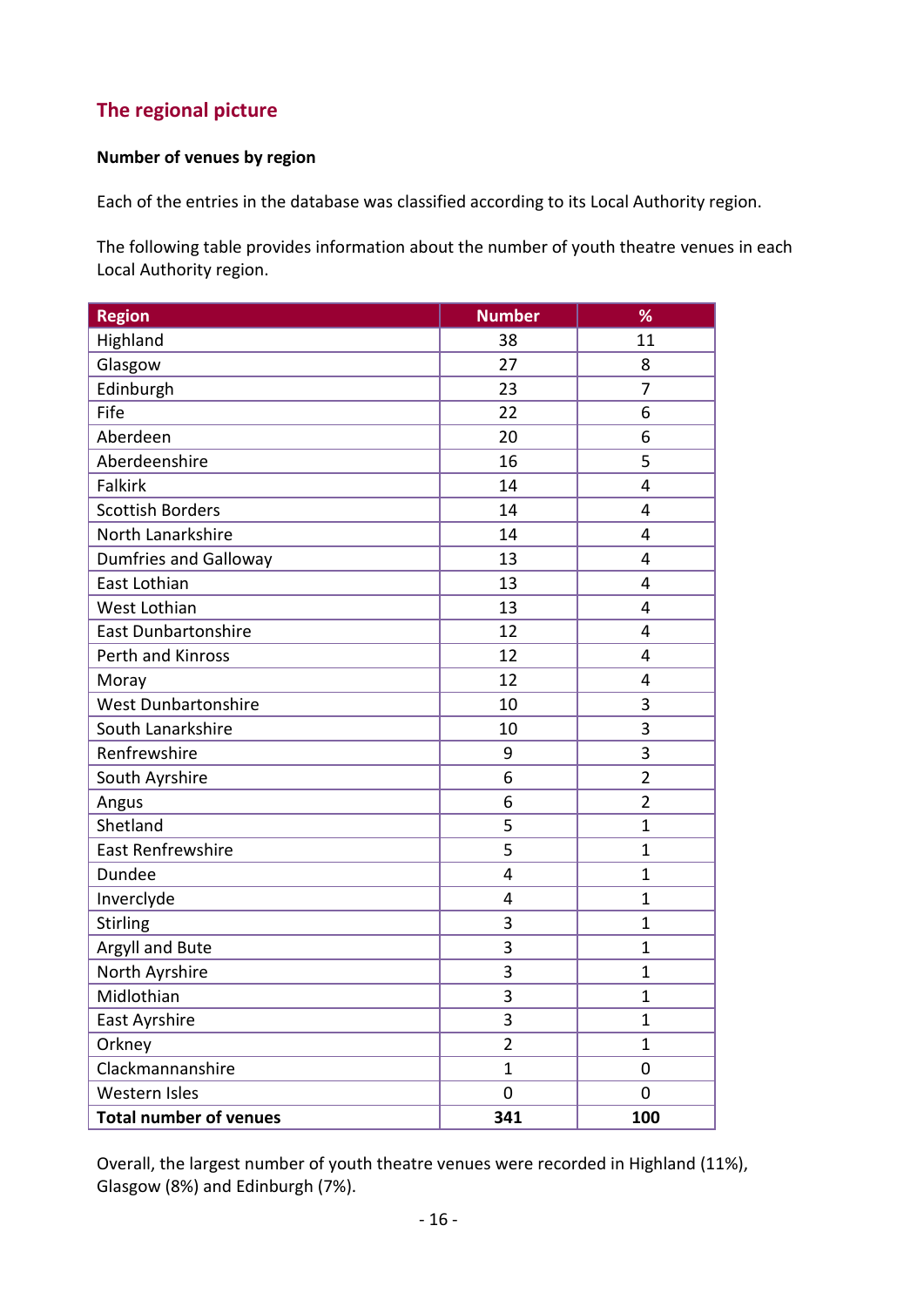The number of venues recorded in each of the Local Authority regions was then analysed against under 25 population figures for the corresponding areas to find out whether population and youth theatre provision were related.



When recorded activities were compared to the populations of the areas, there was a clear trend that more youth theatre venues were available in areas with higher populations.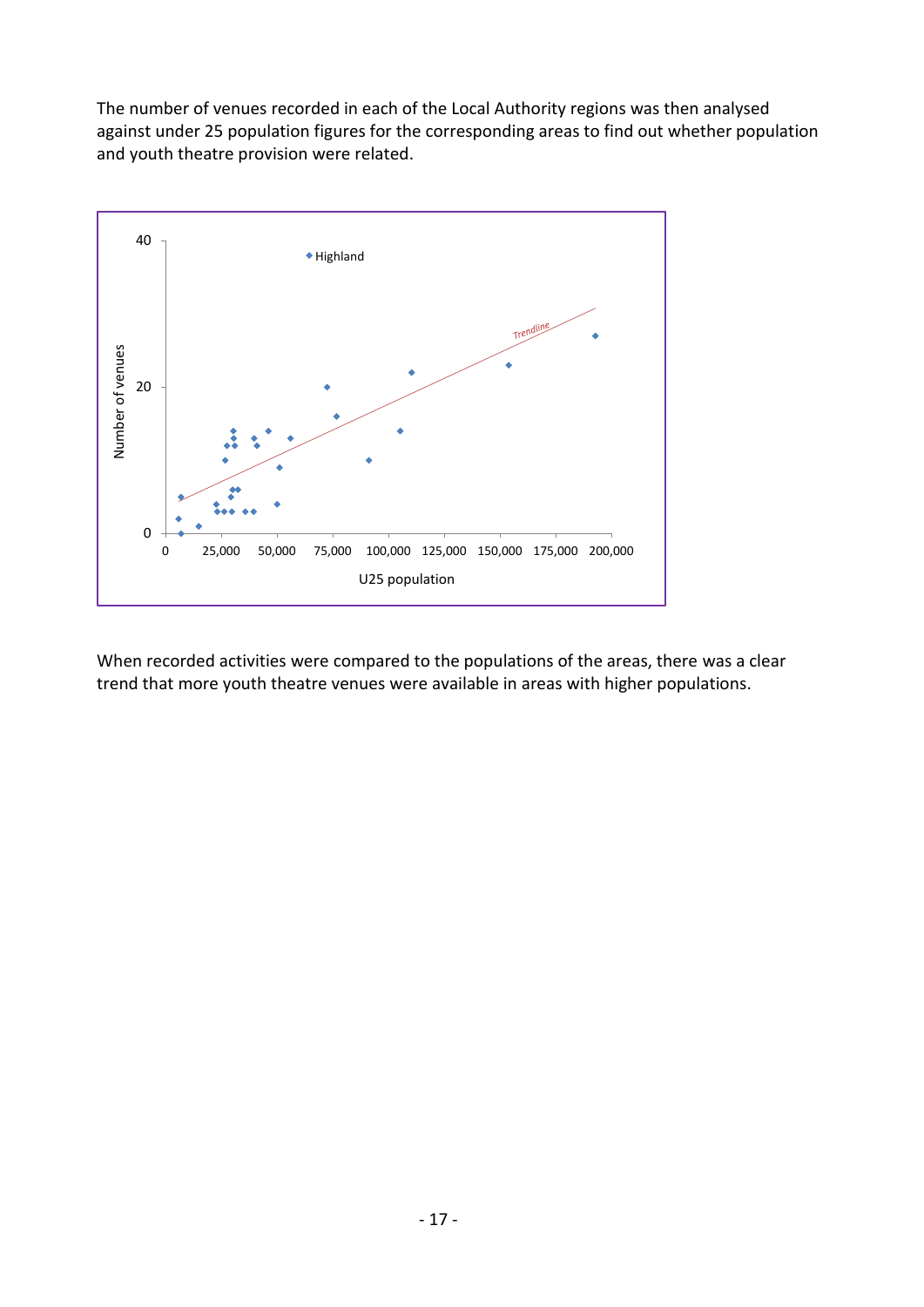The following table provides information about the number of youth theatre venues compared to the under 25 population in each Local Authority region.

|                              | <b>Ratio of venue</b> |
|------------------------------|-----------------------|
| <b>Region</b>                | to u25                |
| Shetland                     | population<br>1,393   |
| Highland                     | 1,697                 |
| <b>Scottish Borders</b>      |                       |
| Moray                        | 2,178                 |
| East Lothian                 | 2,299<br>2,353        |
| <b>East Dunbartonshire</b>   |                       |
|                              | 2,591                 |
| West Dunbartonshire          | 2,685                 |
| Orkney                       | 2,929                 |
| <b>Dumfries and Galloway</b> | 3,064                 |
| <b>Falkirk</b>               | 3,301                 |
| Perth and Kinross            | 3,421                 |
| Aberdeen                     | 3,626                 |
| West Lothian                 | 4,316                 |
| Aberdeenshire                | 4,798                 |
| South Ayrshire               | 5,019                 |
| Fife                         | 5,020                 |
| Angus                        | 5,428                 |
| Renfrewshire                 | 5,690                 |
| Inverclyde                   | 5,694                 |
| <b>East Renfrewshire</b>     | 5,881                 |
| Edinburgh                    | 6,696                 |
| Glasgow                      | 7,143                 |
| North Lanarkshire            | 7,524                 |
| Argyll and Bute              | 7,762                 |
| Midlothian                   | 8,774                 |
| South Lanarkshire            | 9,132                 |
| <b>Stirling</b>              | 9,933                 |
| East Ayrshire                | 11,949                |
| Dundee                       | 12,529                |
| North Ayrshire               | 13,172                |
| Clackmannanshire             | 14,934                |
| Western Isles                | n/a                   |

The regions with the best ratios of youth theatre venues to population were Shetland (1 venue for every 1,393 u25 population), Highland (1 venue for every 1,697 u25 population) and Scottish Borders (1 venue for every 2,178 u25 population).

The regions with the least good ratios of youth theatre venues to population were Clackmannanshire (1 venue for every 14,934 u25 population), North Ayrshire (1 venue for every 13,172 u25 population) and Dundee (1 venue for every 12,529 u25 population).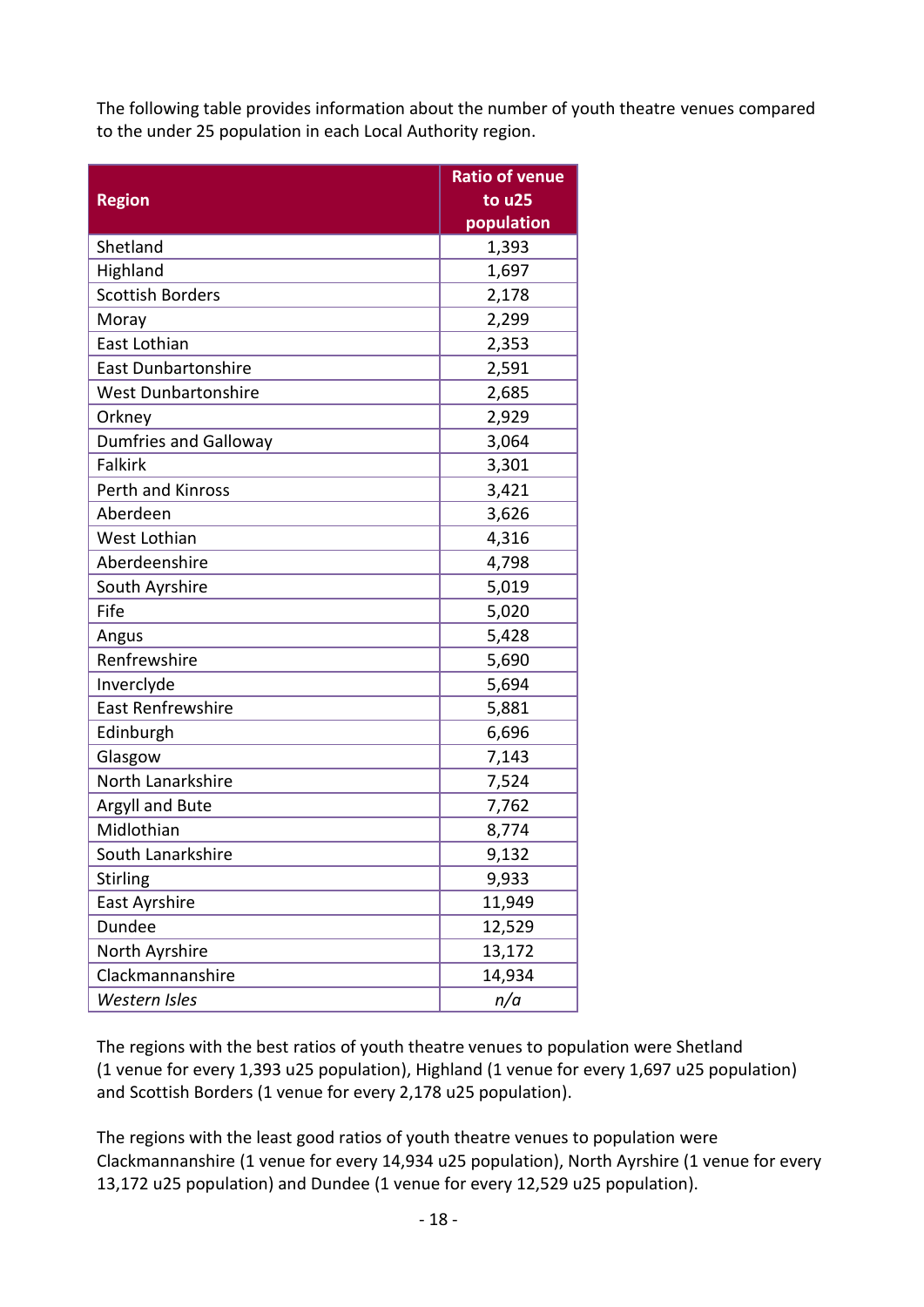#### <span id="page-18-0"></span>**Number of weekly participants by region**

The following table provides information about the number of weekly participants in each Local Authority region.

| <b>Region</b>                              | <b>Number</b> | %              |
|--------------------------------------------|---------------|----------------|
| Renfrewshire                               | 1,730         | 10             |
| Edinburgh                                  | 1,727         | 10             |
| Glasgow                                    | 1,653         | 10             |
| Fife                                       | 1,269         | 8              |
| Highland                                   | 1,132         | 7              |
| North Lanarkshire                          | 991           | 6              |
| East Ayrshire                              | 820           | 5              |
| South Ayrshire                             | 750           | $\overline{4}$ |
| Aberdeen                                   | 750           | $\overline{4}$ |
| <b>Falkirk</b>                             | 599           | 4              |
| Aberdeenshire                              | 544           | 3              |
| Moray                                      | 505           | 3              |
| <b>Scottish Borders</b>                    | 499           | 3              |
| West Lothian                               | 490           | 3              |
| East Lothian                               | 415           | $\overline{2}$ |
| Stirling                                   | 394           | $\overline{2}$ |
| <b>Dumfries and Galloway</b>               | 366           | $\overline{2}$ |
| Perth and Kinross                          | 361           | $\overline{2}$ |
| South Lanarkshire                          | 317           | $\overline{2}$ |
| <b>Dundee</b>                              | 300           | $\overline{2}$ |
| <b>East Dunbartonshire</b>                 | 249           | $\mathbf{1}$   |
| Inverclyde                                 | 220           | $\mathbf{1}$   |
| Angus                                      | 160           | $\mathbf{1}$   |
| <b>East Renfrewshire</b>                   | 130           | $\mathbf{1}$   |
| Shetland                                   | 130           | $\mathbf{1}$   |
| Midlothian                                 | 77            | 0              |
| Orkney                                     | 76            | $\mathbf 0$    |
| Argyll and Bute                            | 63            | $\mathbf 0$    |
| West Dunbartonshire                        | 60            | $\overline{0}$ |
| Clackmannanshire                           | 0             | 0              |
| North Ayrshire                             | 0             | 0              |
| Western Isles                              | 0             | $\mathbf{0}$   |
| <b>Total number of weekly participants</b> | 16,777        | 100            |

Overall, the largest number of weekly participants engaged were recorded in Renfrewshire, Edinburgh and Glasgow (all 10%).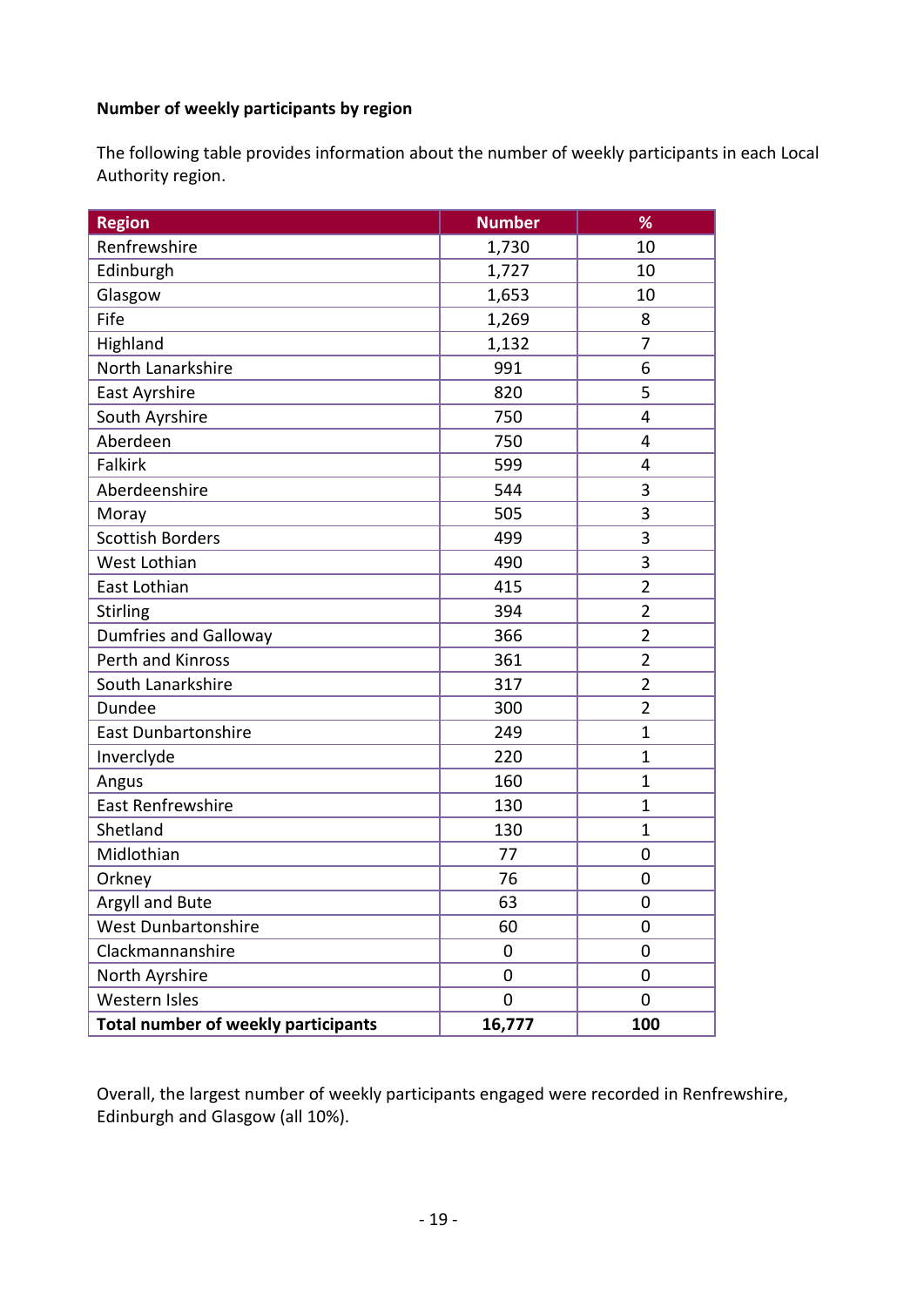The number of weekly participants recorded in each of the Local Authority regions was then analysed against under 25 population figures for the corresponding areas to find out whether population and youth theatre provision were related.



When recorded weekly participants were compared to the populations of the areas, there was a clear trend that more individuals participated weekly in areas with higher populations.

The following table provides information about weekly attendance compared to the under 25 population in each Local Authority region.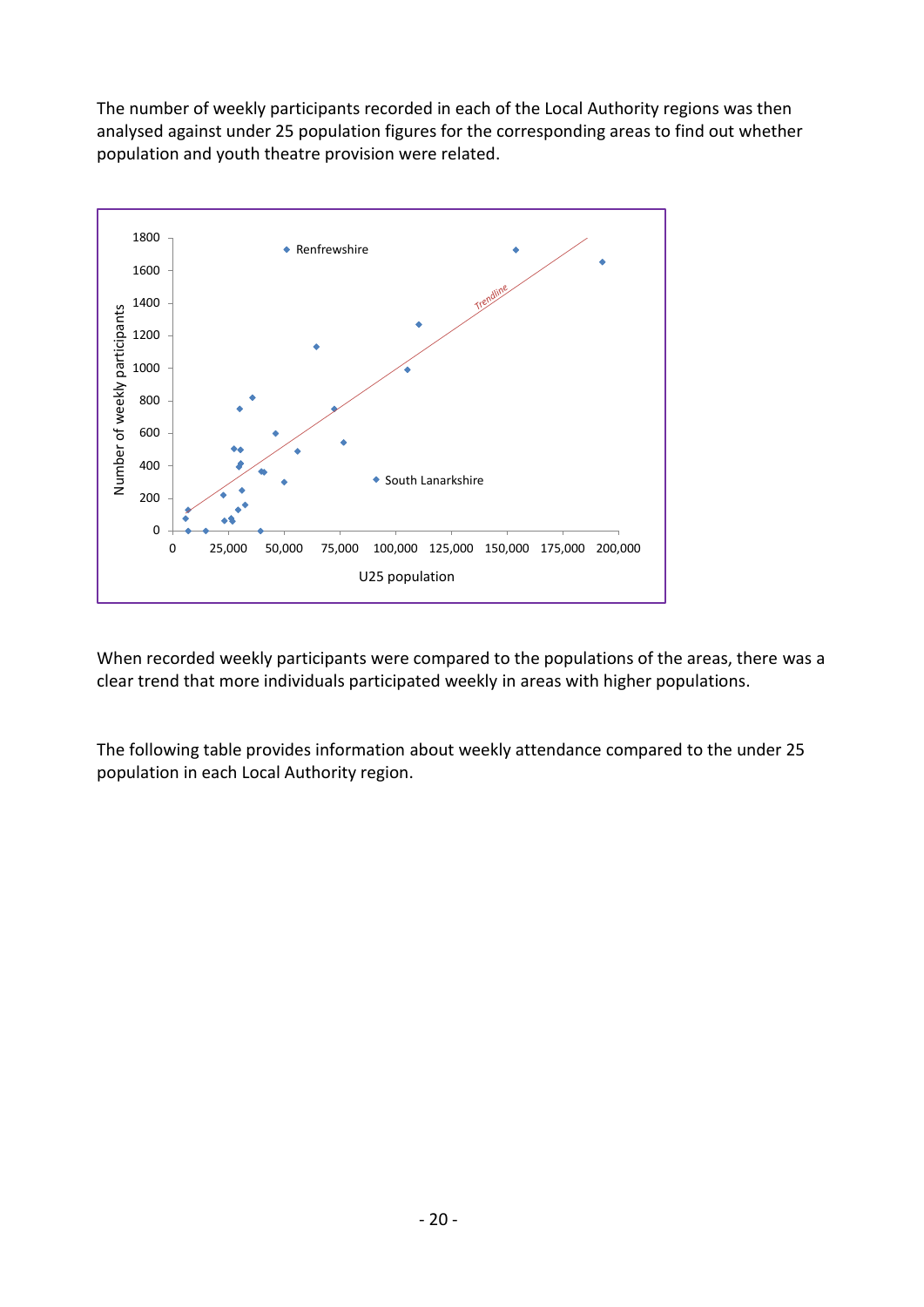|                              | <b>Ratio of weekly</b> |
|------------------------------|------------------------|
| <b>Region</b>                | attendance to          |
|                              | u25 population         |
| Renfrewshire                 | 30                     |
| South Ayrshire               | 40                     |
| East Ayrshire                | 44                     |
| Shetland                     | 54                     |
| Moray                        | 55                     |
| Highland                     | 57                     |
| <b>Scottish Borders</b>      | 61                     |
| East Lothian                 | 74                     |
| <b>Stirling</b>              | 76                     |
| Orkney                       | 77                     |
| <b>Falkirk</b>               | 77                     |
| Fife                         | 87                     |
| Edinburgh                    | 89                     |
| Aberdeen                     | 97                     |
| Inverclyde                   | 104                    |
| North Lanarkshire            | 106                    |
| <b>Dumfries and Galloway</b> | 109                    |
| Perth and Kinross            | 114                    |
| West Lothian                 | 115                    |
| Glasgow                      | 117                    |
| <b>East Dunbartonshire</b>   | 125                    |
| Aberdeenshire                | 141                    |
| Dundee                       | 167                    |
| Angus                        | 204                    |
| <b>East Renfrewshire</b>     | 226                    |
| South Lanarkshire            | 288                    |
| Midlothian                   | 342                    |
| Argyll and Bute              | 370                    |
| <b>West Dunbartonshire</b>   | 447                    |
| Clackmannanshire             | 0                      |
| North Ayrshire               | 0                      |
| Western Isles                | 0                      |

The regions with the best ratios of weekly attendance to population were Renfrewshire (1 weekly attender for every 30 u25 population), South Ayrshire (1 weekly attender for every 40 u25 population) and East Ayrshire (1 weekly attender for every 44 u25 population).

The regions with the least good ratios of weekly attendance to population were West Dunbartonshire (1 weekly attender for every 447 u25 population), Argyll and Bute (1 weekly attender for every 370 u25 population) and Midlothian (1 weekly attender for every 342 u25 population).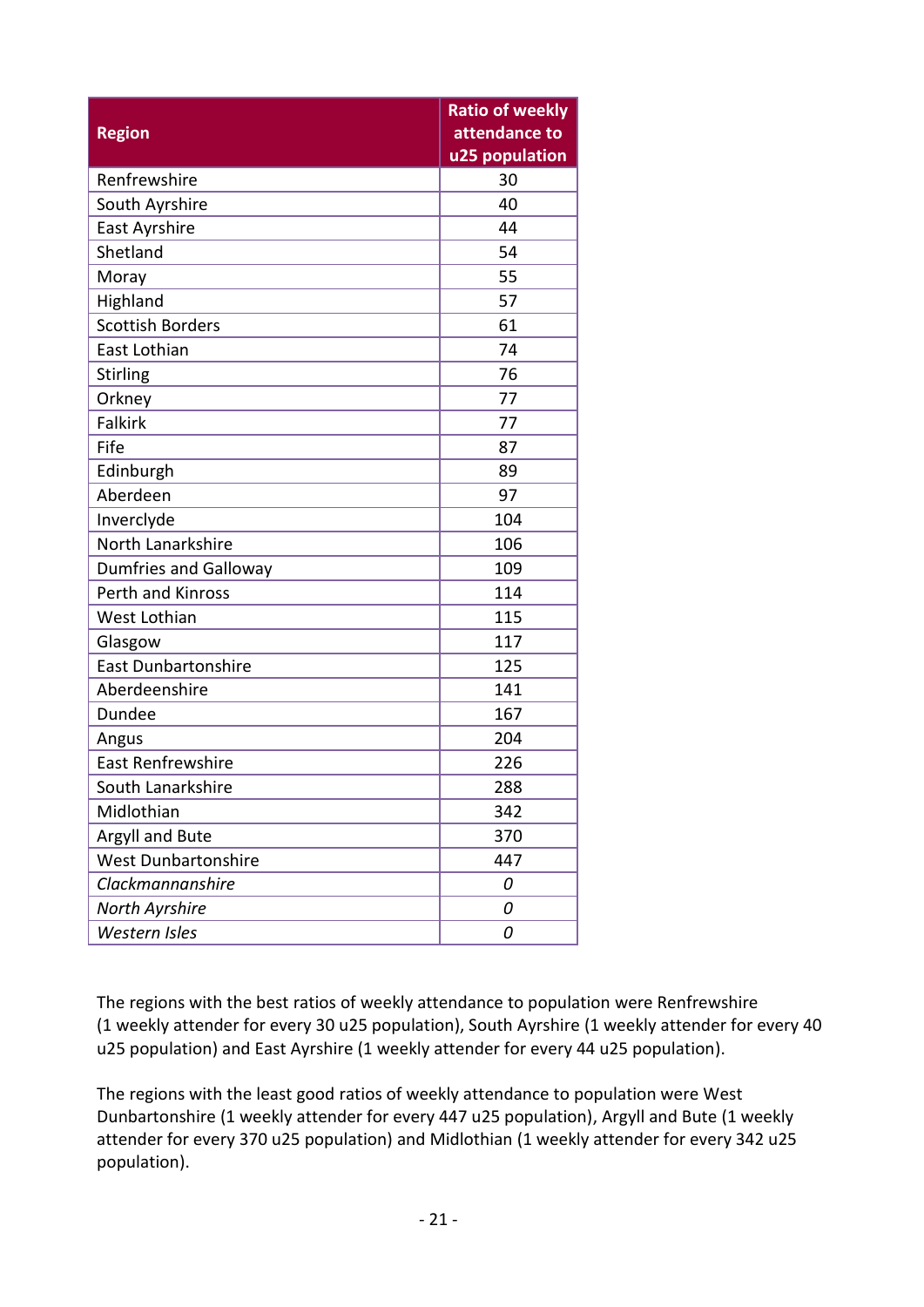#### <span id="page-21-0"></span>**Number of staff by region**

The following table provides information about the number of paid youth theatre staff in each Local Authority region.

| <b>Region</b>                     | <b>Number</b>    | %                |
|-----------------------------------|------------------|------------------|
| Glasgow                           | 366              | 41               |
| Edinburgh                         | 96               | 11               |
| Aberdeen                          | 54               | 6                |
| East Ayrshire                     | 50               | 6                |
| North Lanarkshire                 | 42               | 5                |
| Highland                          | 35               | 4                |
| Fife                              | 31               | 3                |
| <b>Scottish Borders</b>           | 23               | 3                |
| Aberdeenshire                     | 22               | $\overline{2}$   |
| Renfrewshire                      | 20               | $\overline{2}$   |
| Perth and Kinross                 | 19               | $\overline{2}$   |
| South Ayrshire                    | 19               | $\overline{2}$   |
| West Lothian                      | 16               | $\overline{2}$   |
| East Lothian                      | 15               | $\overline{2}$   |
| <b>Falkirk</b>                    | 14               | $\overline{2}$   |
| South Lanarkshire                 | 14               | $\overline{2}$   |
| Dundee                            | 12               | $\mathbf{1}$     |
| <b>Stirling</b>                   | 11               | $\mathbf{1}$     |
| <b>Dumfries and Galloway</b>      | 10               | $\mathbf{1}$     |
| Moray                             | 8                | $\mathbf{1}$     |
| Midlothian                        | 7                | $\mathbf{1}$     |
| <b>East Dunbartonshire</b>        | 5                | $\mathbf{1}$     |
| East Renfrewshire                 | 4                | 0                |
| Inverclyde                        | 4                | $\mathbf 0$      |
| Orkney                            | 3                | $\mathbf 0$      |
| <b>West Dunbartonshire</b>        | $\overline{2}$   | $\mathbf 0$      |
| Argyll and Bute                   | $\mathbf{1}$     | $\mathbf 0$      |
| Angus                             | $\boldsymbol{0}$ | $\boldsymbol{0}$ |
| Clackmannanshire                  | 0                | 0                |
| North Ayrshire                    | 0                | 0                |
| Shetland                          | 0                | 0                |
| Western Isles                     | 0                | $\overline{0}$   |
| <b>Total number of paid staff</b> | 903              | 100              |

Overall, the largest number of paid youth theatre staff were recorded in Glasgow (41%), Edinburgh (11%) and Aberdeen (6%).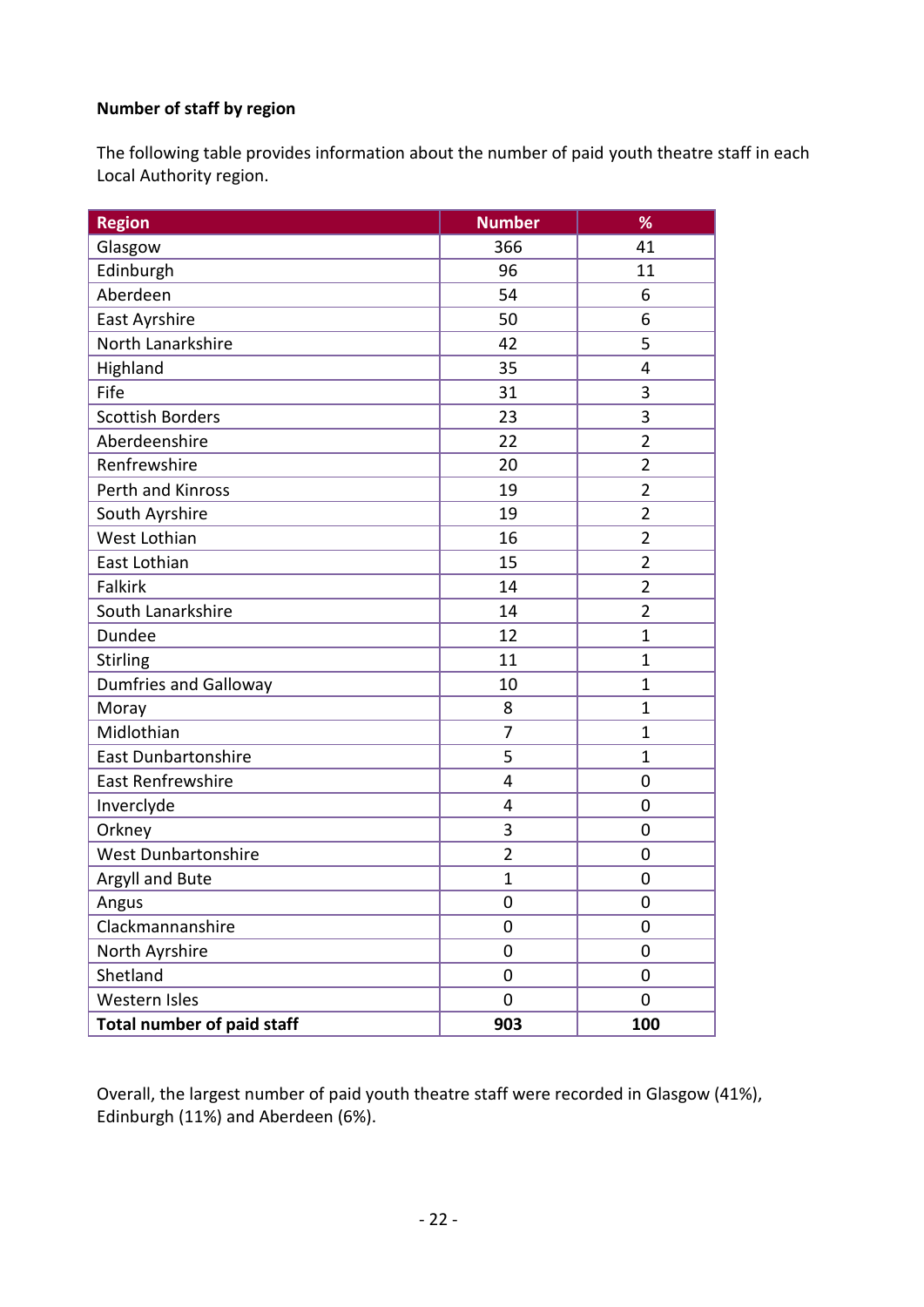The following table provides information about the number of youth theatre volunteers in each Local Authority region.

| <b>Region</b>                     | <b>Number</b>  | %                |
|-----------------------------------|----------------|------------------|
| Renfrewshire                      | 108            | 12               |
| Glasgow                           | 96             | 11               |
| East Ayrshire                     | 84             | 9                |
| <b>Scottish Borders</b>           | 62             | 7                |
| Aberdeen                          | 58             | 6                |
| Falkirk                           | 55             | 6                |
| Aberdeenshire                     | 49             | 5                |
| Shetland                          | 43             | 5                |
| Highland                          | 39             | $\overline{4}$   |
| Fife                              | 38             | $\overline{4}$   |
| Dundee                            | 36             | $\overline{4}$   |
| West Lothian                      | 32             | 4                |
| <b>Dumfries and Galloway</b>      | 28             | 3                |
| Edinburgh                         | 28             | 3                |
| Moray                             | 25             | 3                |
| <b>East Renfrewshire</b>          | 20             | $\overline{2}$   |
| Perth and Kinross                 | 19             | $\overline{2}$   |
| South Lanarkshire                 | 16             | $\overline{2}$   |
| North Lanarkshire                 | 13             | $\mathbf{1}$     |
| Angus                             | 11             | $\mathbf{1}$     |
| South Ayrshire                    | 11             | $\mathbf{1}$     |
| Orkney                            | 10             | $\overline{1}$   |
| Inverclyde                        | 9              | $\mathbf{1}$     |
| East Lothian                      | 8              | $\mathbf{1}$     |
| <b>East Dunbartonshire</b>        | $\overline{7}$ | $\mathbf{1}$     |
| Midlothian                        | 4              | 0                |
| Argyll and Bute                   | $\overline{2}$ | $\mathbf 0$      |
| West Dunbartonshire               | $\overline{2}$ | $\boldsymbol{0}$ |
| Clackmannanshire                  | 0              | 0                |
| North Ayrshire                    | 0              | 0                |
| <b>Stirling</b>                   | 0              | 0                |
| Western Isles                     | 0              | $\mathbf 0$      |
| <b>Total number of volunteers</b> | 913            | 100              |

Overall, the largest number of youth theatre volunteers were recorded in Renfrewshire (12%), Glasgow (11%) and East Ayrshire (9%).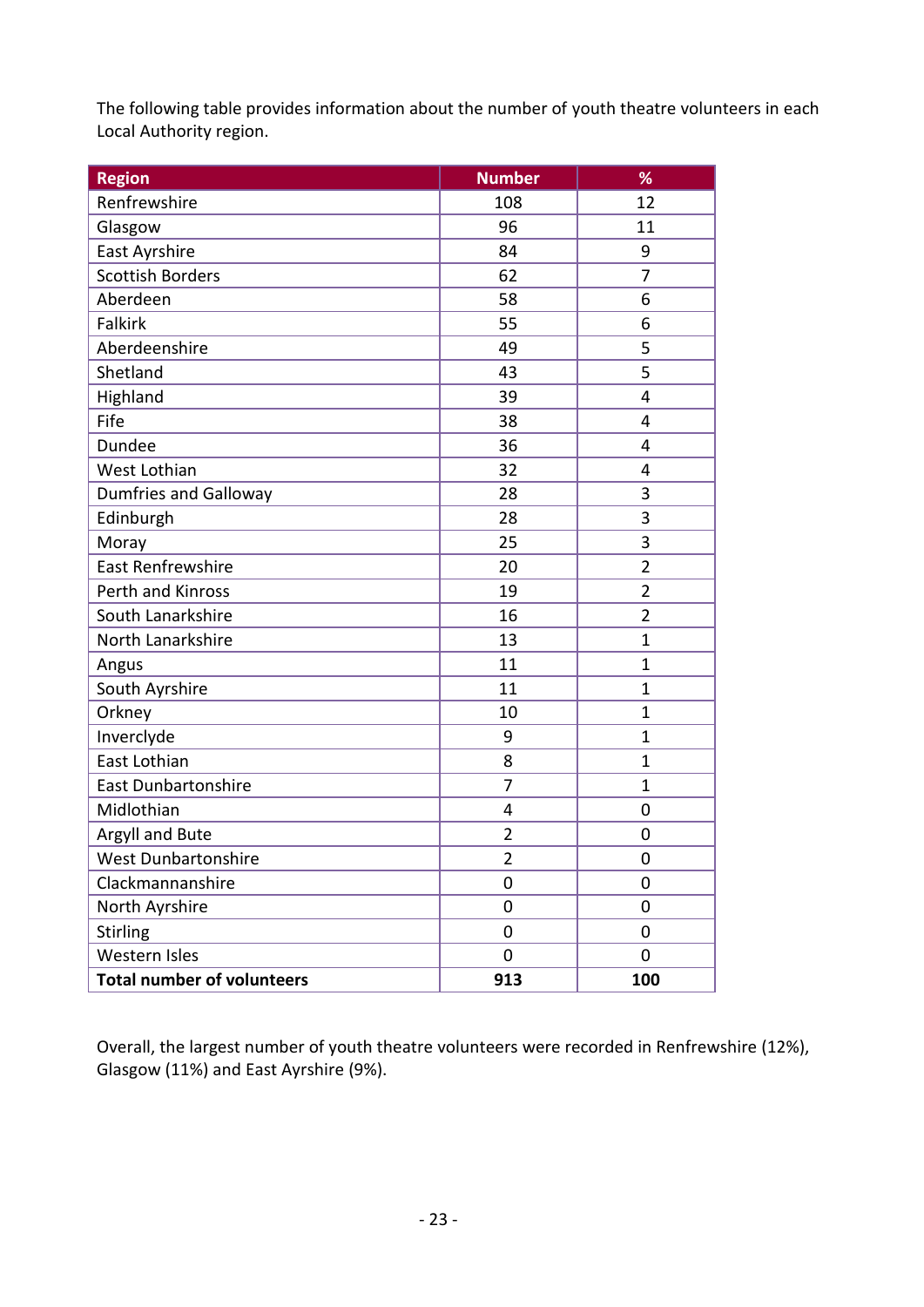The number of staff/volunteers recorded in each of the Local Authority regions was then analysed against weekly attendance figures for the corresponding areas.



When recorded weekly participants were compared to the provision of staff/volunteers, there was a clear trend that more staff/volunteers were available in areas where more individuals participated weekly.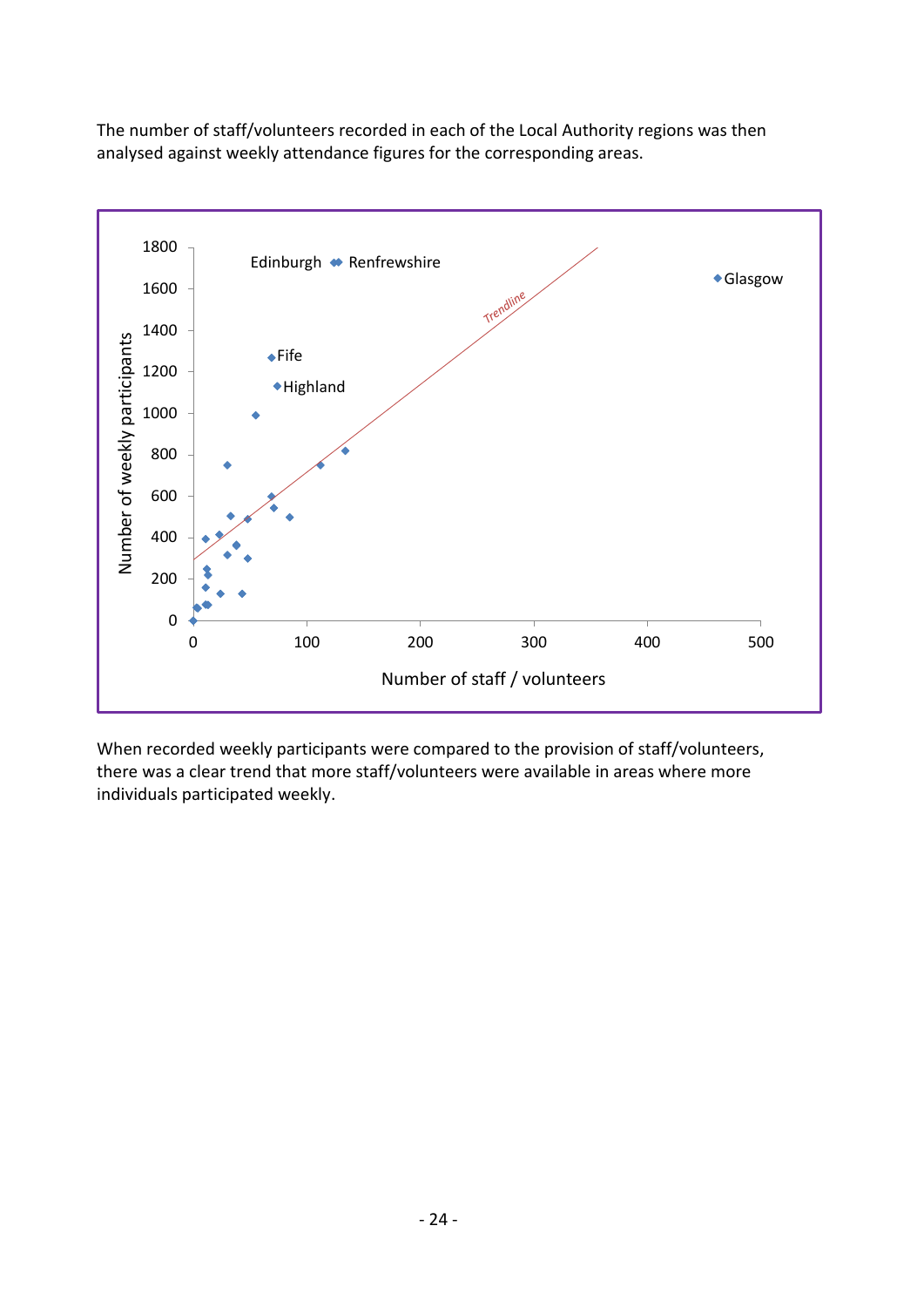The following table provides information about the number of staff/volunteers compared to the weekly attendance in each Local Authority region.

| <b>Region</b>                | <b>Number of</b><br>weekly<br>attenders for<br>each<br>staff/volunteer |
|------------------------------|------------------------------------------------------------------------|
| Shetland                     | 3.0                                                                    |
| Glasgow                      | 3.6                                                                    |
| <b>East Renfrewshire</b>     | 5.4                                                                    |
| Orkney                       | 5.8                                                                    |
| <b>Scottish Borders</b>      | 5.9                                                                    |
| East Ayrshire                | 6.1                                                                    |
| Dundee                       | 6.3                                                                    |
| Aberdeen                     | 6.7                                                                    |
| Midlothian                   | 7.0                                                                    |
| Aberdeenshire                | 7.7                                                                    |
| <b>Falkirk</b>               | 8.7                                                                    |
| Perth and Kinross            | 9.5                                                                    |
| <b>Dumfries and Galloway</b> | 9.6                                                                    |
| West Lothian                 | 10.2                                                                   |
| South Lanarkshire            | 10.6                                                                   |
| Renfrewshire                 | 13.5                                                                   |
| Edinburgh                    | 13.9                                                                   |
| Angus                        | 14.5                                                                   |
| <b>West Dunbartonshire</b>   | 15.0                                                                   |
| Moray                        | 15.3                                                                   |
| Highland                     | 15.3                                                                   |
| Inverclyde                   | 16.9                                                                   |
| East Lothian                 | 18.0                                                                   |
| North Lanarkshire            | 18.0                                                                   |
| Fife                         | 18.4                                                                   |
| <b>East Dunbartonshire</b>   | 20.8                                                                   |
| Argyll and Bute              | 21.0                                                                   |
| South Ayrshire               | 25.0                                                                   |
| <b>Stirling</b>              | 35.8                                                                   |
| Clackmannanshire             | 0.0                                                                    |
| North Ayrshire               | 0.0                                                                    |
| Western Isles                | 0.0                                                                    |

The regions with the best staff/volunteers to participant ratios were Shetland (1:3), Glasgow (1:3.6) and East Renfrewshire (1:5.4).

The regions with the least good staff/volunteers to participant ratios were Stirling (1:35.8), South Ayrshire (1:25) and Argyle and Bute (1:21).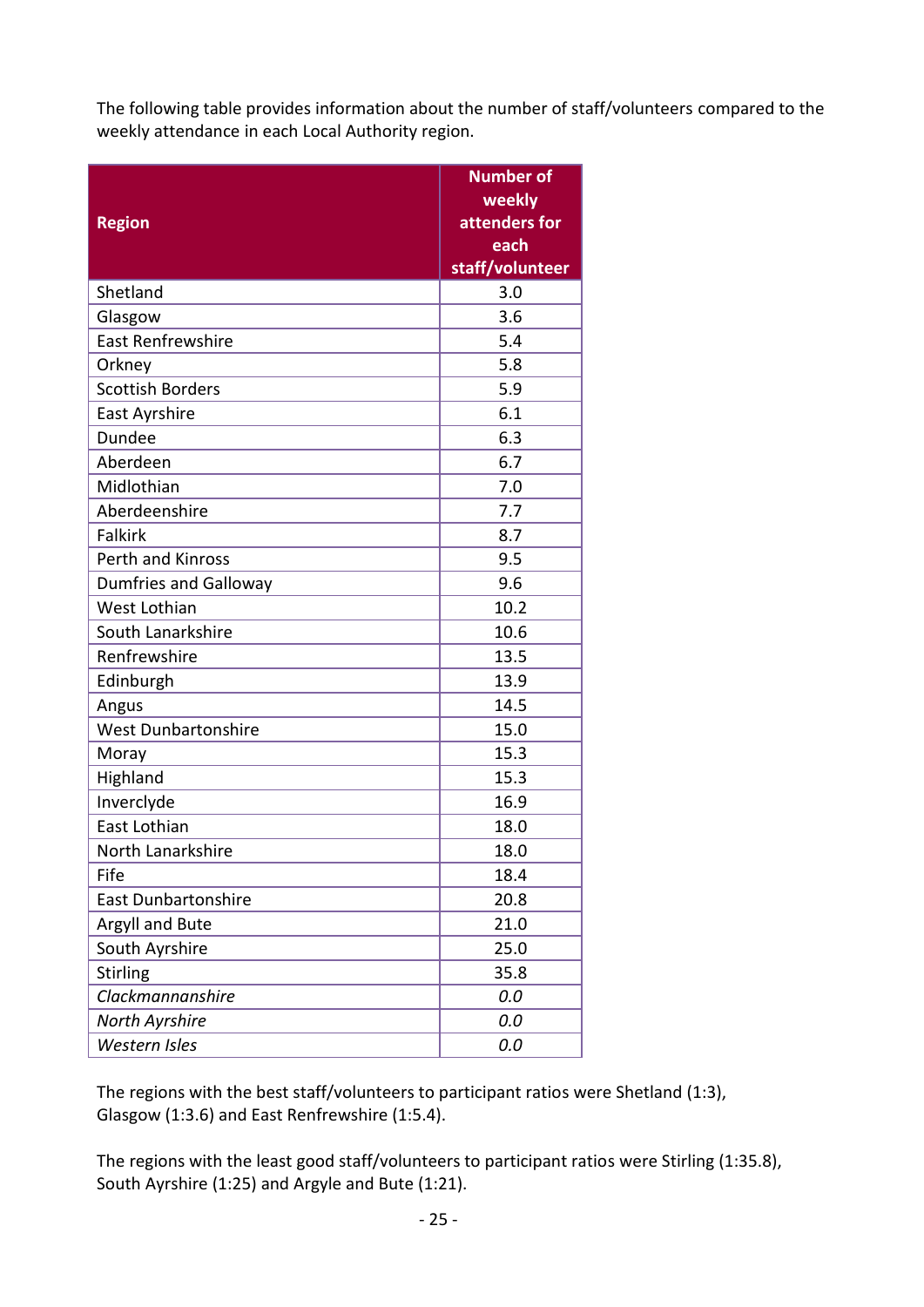#### <span id="page-25-0"></span>**Gaps in regional provision**

The following table summarises the regional information provided in this report, in a way which is intended to give an indication of which regions have better than average provision, and which have lower than average provision. To do this, regions appearing in the top half of each ratio table have been given a tick, and the total number of ticks has been added together.

| <b>Region</b>                | <b>Venue to</b> | <b>Weekly attends</b> | Staff/volsto | Sum of         |
|------------------------------|-----------------|-----------------------|--------------|----------------|
|                              | pop. ratio      | to pop. ratio         | pop. ratio   | ticks          |
| Aberdeen                     | $\checkmark$    | $\checkmark$          | $\checkmark$ | 3              |
| Falkirk                      | $\checkmark$    | $\checkmark$          | $\checkmark$ | $\overline{3}$ |
| Orkney                       | $\checkmark$    | $\checkmark$          | $\checkmark$ | 3              |
| <b>Scottish Borders</b>      | $\checkmark$    | $\checkmark$          | $\checkmark$ | 3              |
| Shetland                     | $\checkmark$    | $\checkmark$          | $\checkmark$ | 3              |
| Aberdeenshire                | $\checkmark$    |                       | $\checkmark$ | $\overline{2}$ |
| <b>Dumfries and Galloway</b> | $\checkmark$    |                       | $\checkmark$ | $\overline{2}$ |
| East Ayrshire                |                 | $\checkmark$          | $\checkmark$ | $\overline{2}$ |
| East Lothian                 | $\checkmark$    | $\checkmark$          |              | $\overline{2}$ |
| Highland                     | $\checkmark$    | $\checkmark$          |              | $\overline{2}$ |
| Moray                        | $\checkmark$    | $\checkmark$          |              | $\overline{2}$ |
| Perth and Kinross            | $\checkmark$    |                       | $\checkmark$ | $\overline{2}$ |
| South Ayrshire               | $\checkmark$    | $\checkmark$          |              | $\overline{2}$ |
| West Lothian                 | $\checkmark$    |                       | $\checkmark$ | $\overline{2}$ |
| <b>Dundee</b>                |                 |                       | $\checkmark$ | $\mathbf{1}$   |
| <b>East Dunbartonshire</b>   | $\checkmark$    |                       |              | $\mathbf{1}$   |
| <b>East Renfrewshire</b>     |                 |                       | $\checkmark$ | $\mathbf{1}$   |
| Edinburgh                    |                 | $\checkmark$          |              | $\mathbf{1}$   |
| Fife                         |                 | $\checkmark$          |              | $\mathbf{1}$   |
| Glasgow                      |                 |                       | $\checkmark$ | $\mathbf{1}$   |
| Inverclyde                   |                 | $\checkmark$          |              | $\mathbf{1}$   |
| Midlothian                   |                 |                       | $\checkmark$ | $\mathbf{1}$   |
| Renfrewshire                 |                 | $\checkmark$          |              | $\mathbf{1}$   |
| South Lanarkshire            |                 |                       | $\checkmark$ | $\mathbf{1}$   |
| Stirling                     |                 | $\checkmark$          |              | $\mathbf{1}$   |
| <b>West Dunbartonshire</b>   | $\checkmark$    |                       |              | $\mathbf{1}$   |
| North Lanarkshire            |                 |                       |              |                |
| Angus                        |                 |                       |              |                |
| Argyll and Bute              |                 |                       |              |                |
| Clackmannanshire             |                 |                       |              |                |
| North Ayrshire               |                 |                       |              |                |
| Western Isles                |                 |                       |              |                |

Using this metric, gaps in provision may be evident in regions falling into the shaded section – with highest priority North Lanarkshire, Angus, Argyll and Bute, Clackmannanshire, North Ayrshire and the Western Isles. However, gaps in provision may be evident in any area where ticks are not recorded.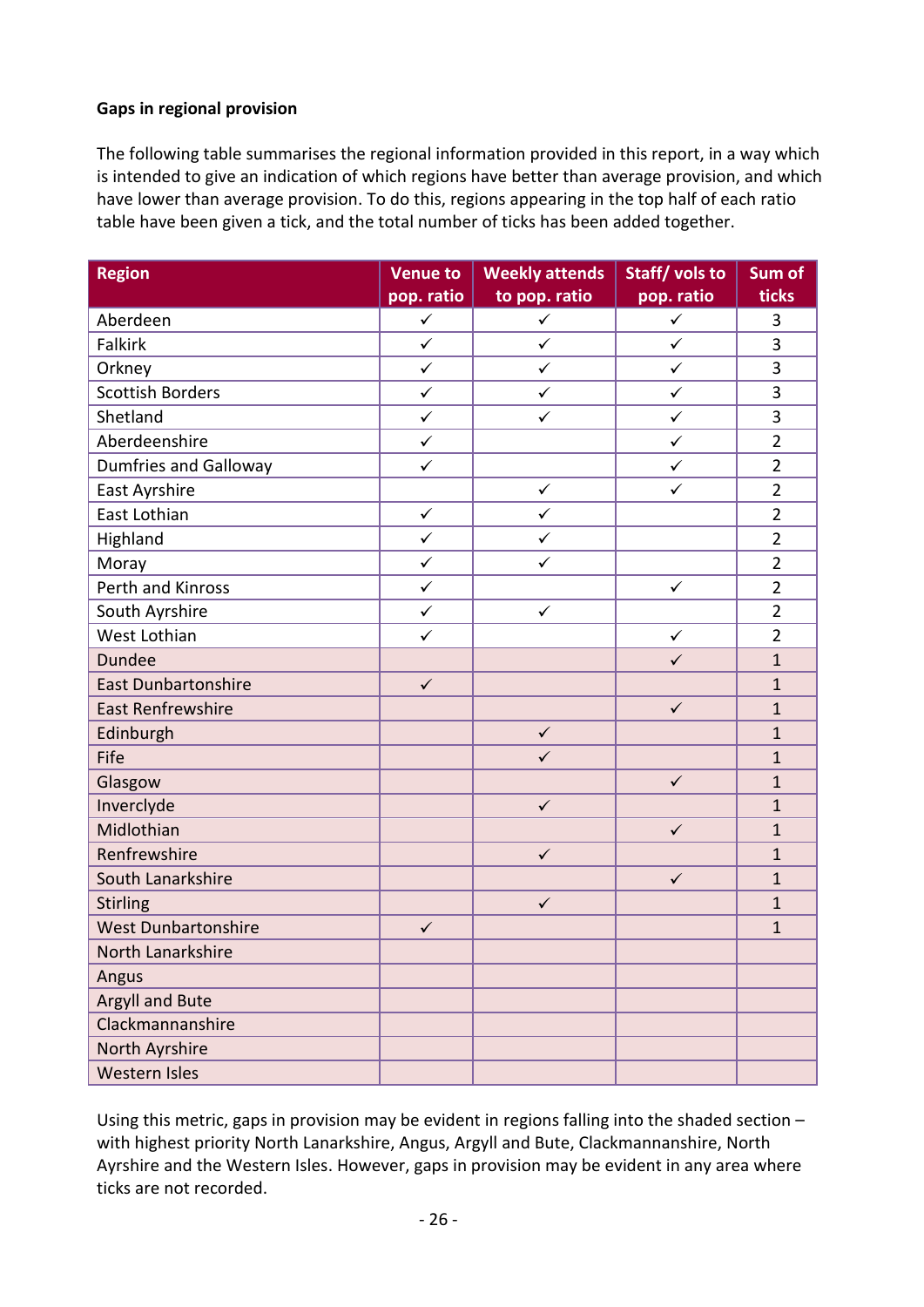## **Summary and recommendations**

#### **Summary of the national picture**

- $\bullet$  341 youth theatre venues in Scotland were identified  $-1$  youth theatre venue for every 4,701 members of the Scottish population aged under 25.
- The average number of classes taking place at each venue was 4.14.
- 265 youth theatre organisations were identified an average of 1.29 venues per organisation.
- The organisations tended to be independent, affiliated to schools or education bodies or affiliated to theatres.
- 75 were charities, and 68 were registered companies.
- The most often stated source of income was participation income, followed by box office income and fundraising events.
- The sector estimated:
	- ▶ 28,479 young people involved in youth theatre in Scotland, of which 59% attend weekly.
	- A gender split of 66% female and 34% male youth theatre participants.
	- ▶ 1,816 people working in youth theatre in Scotland, of which 50% were staff and 50% were volunteers.

#### **Summary of youth theatre activities**

- The majority provided youth theatre activities for high school aged children. Fewer offered activities for the youngest of children aged 0-4 or adults aged 19-25.
- The most often stated focus was scripted work, followed by improvisation and devising.
- The most often stated project types were rehearsals for a production, public performance and weekly skills classes.
- Sessions were most often charged at £1-£5, or free.
- 91 venues said that they offered financial support for participants.